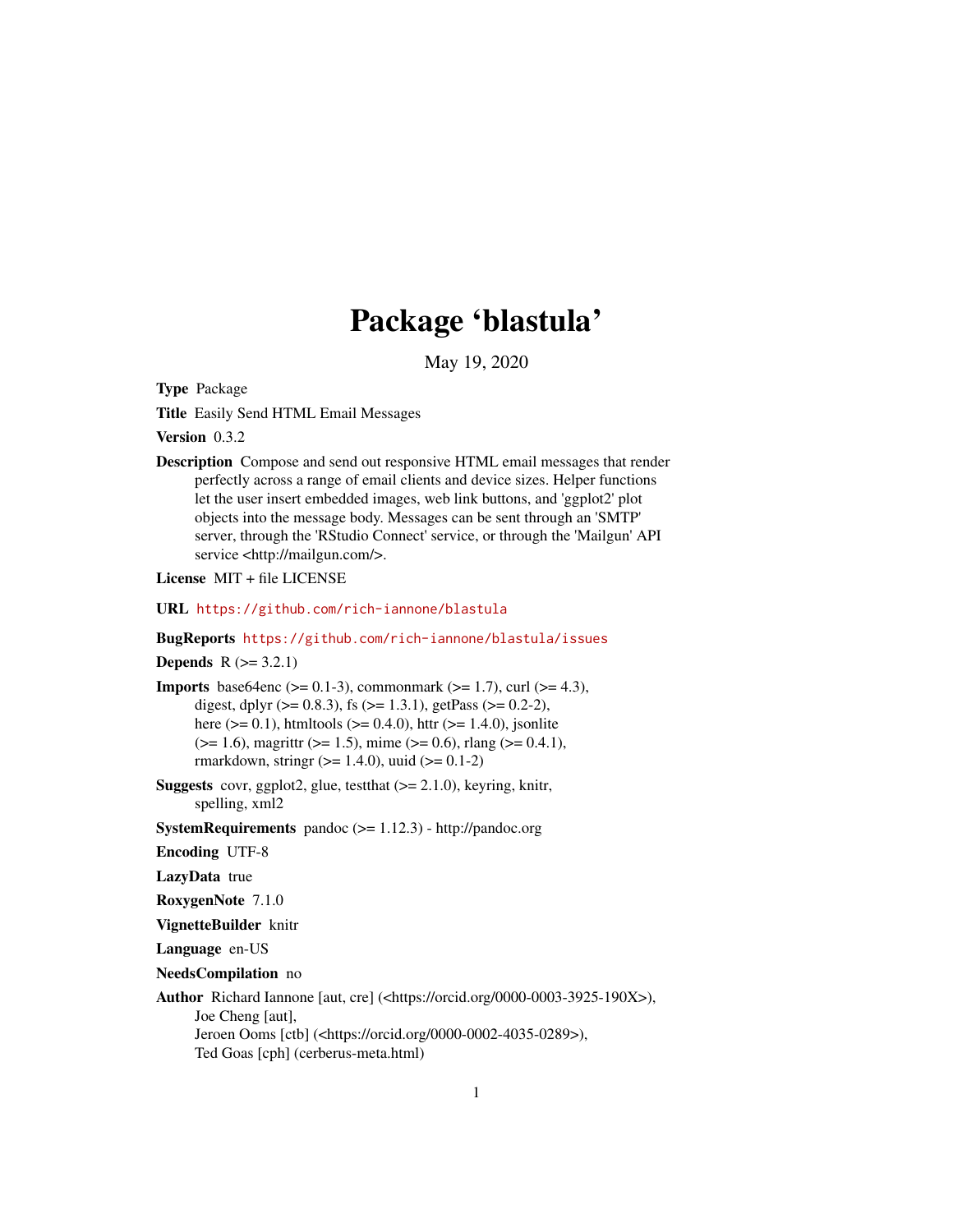Maintainer Richard Iannone <riannone@me.com>

Repository CRAN

Date/Publication 2020-05-19 06:30:09 UTC

# R topics documented:

| 3               |
|-----------------|
| 3               |
| $\overline{4}$  |
| 6               |
| $\overline{7}$  |
| 8               |
| 9               |
| 10              |
| 11              |
| 12              |
| 13              |
| 14              |
| 15              |
| 17              |
| 18              |
| 19              |
| 20              |
| 22              |
| 23              |
| 24              |
| 26              |
| 27              |
| 27              |
| 28              |
| 28              |
| 29              |
| 30              |
| 31              |
| 32              |
| 35              |
| 38              |
| 38              |
| $\% > \%$<br>39 |
|                 |

 $\blacksquare$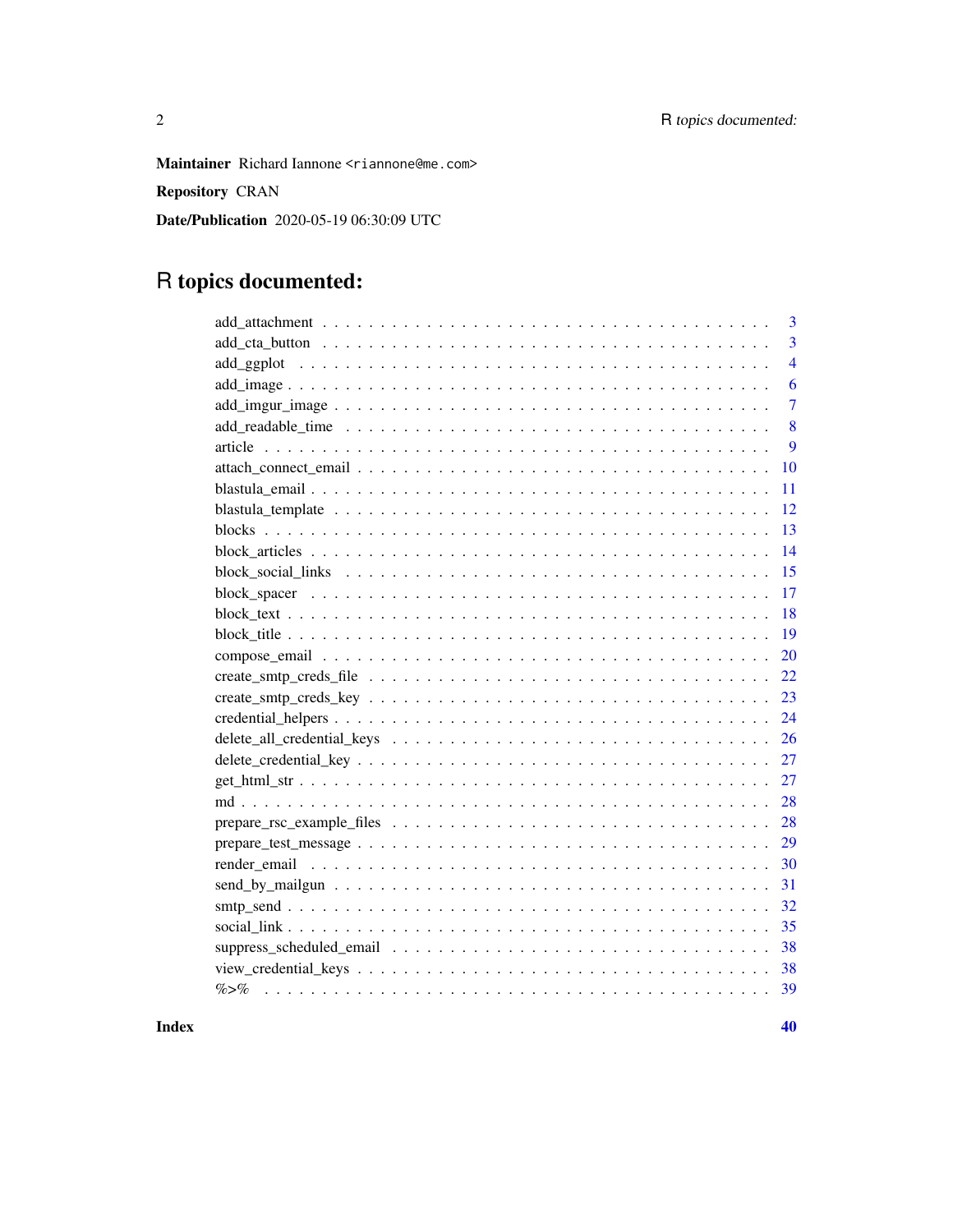<span id="page-2-1"></span><span id="page-2-0"></span>

#### Description

This gives us a simple interface for attaching a file to the email object. When it comes time to send the email through [smtp\\_send\(\)](#page-31-1), all attachments (specified by individual calls to add\_attachment()) will be faithfully transmitted along with the message.

#### Usage

```
add_attachment(
  email,
  file,
  content_type = mime::guess_type(file),
  filename = basename(file)
)
```
# Arguments

| email        | The email message object, as created by the compose_email() function. The<br>object's class is email_message.                                                                                                                                            |
|--------------|----------------------------------------------------------------------------------------------------------------------------------------------------------------------------------------------------------------------------------------------------------|
| file         | The filename for the file to be attached.                                                                                                                                                                                                                |
| content_type | The MIME type for the attachment. By default, this is guessed by the mime: : guess_type()<br>function on the basis of the file's extension. The available MIME types that<br>can be guessed are available in the mime: : mimemap named character vector. |
| filename     | the filename for the attachment. This can be different than the base name pro-<br>vided to file for the purpose of customization. By default, the basename of<br>file is taken to be the attachment's filename.                                          |

#### Details

There are options available to specify the attachment's MIME type, its disposition, and customize the attachment's recipient-facing filename.

add\_cta\_button *Create an HTML fragment for a CTA button*

#### Description

Create the HTML fragment for a call to action button. This can be used as part of the email body but, since this HTML, it must be contained within [md\(\)](#page-27-1). There are options to specify the button text, the URL, and the button's alignment.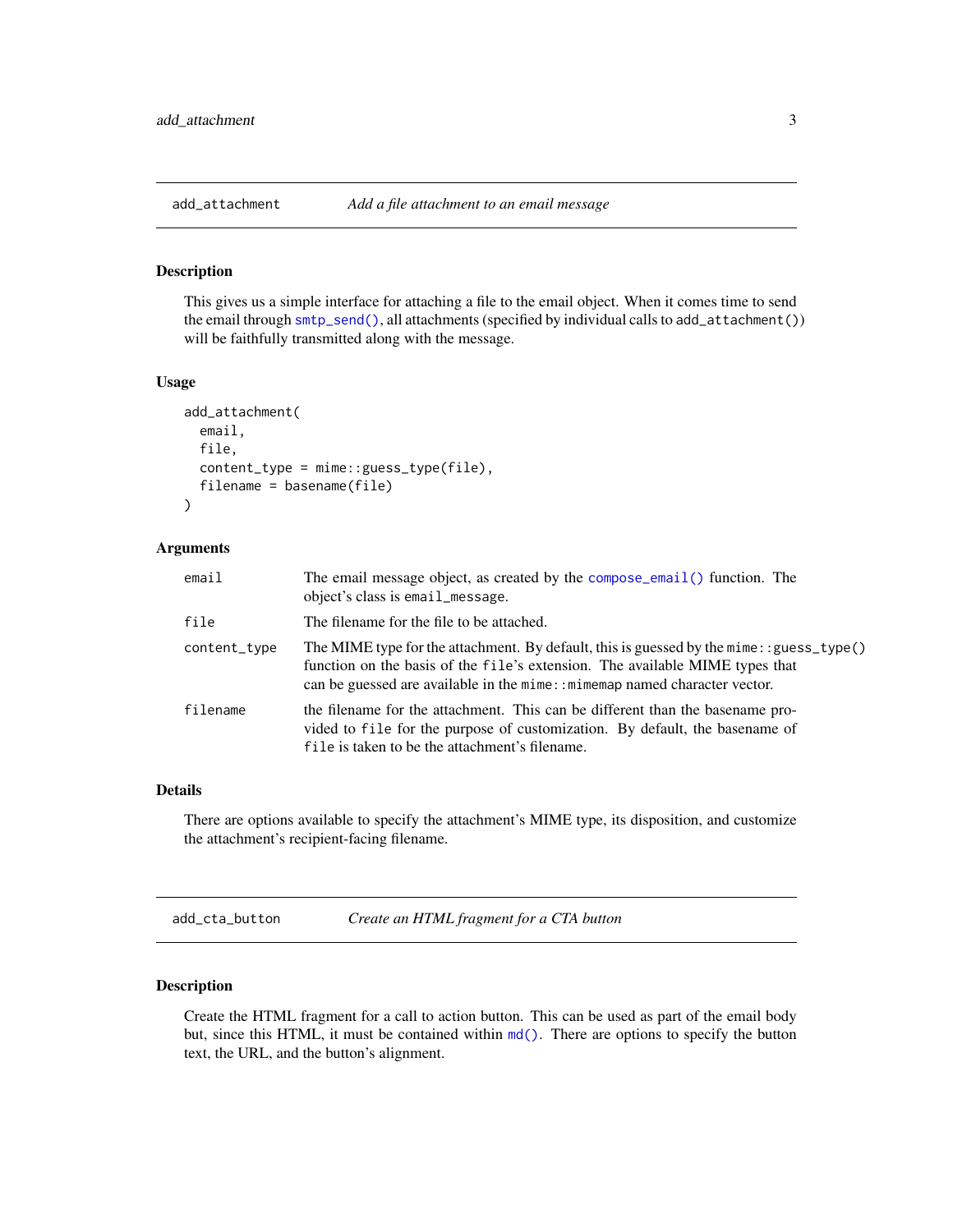#### <span id="page-3-0"></span>Usage

add\_cta\_button(url, text, align = "center")

#### Arguments

| url   | A URL for the button.                                                                                                 |
|-------|-----------------------------------------------------------------------------------------------------------------------|
| text  | The text that is placed atop the CTA button.                                                                          |
| align | The alignment of the button inside the main content area. Options are "center"<br>(the default), "left", and "right". |

#### Value

A character object with an HTML fragment that can be placed inside the message body wherever the CTA button should appear.

### Examples

```
# Create the button as an HTML fragment
cta_button <-
  add_cta_button(
    url = "http://www.website.net",
    text = "Press This Button"
  )
# Include the button in the email
# message body by using it as part of
# a vector inside of `md()`
email <-
  compose_email(
    body = md(c(
  "Pressing the button will take
  you to an example website",
  cta_button
      )
    )
  \mathcal{L}if (interactive()) email
```
add\_ggplot *Create an HTML fragment for an embedded ggplot image*

## Description

Add an ggplot plot inside the body of the email with this helper function.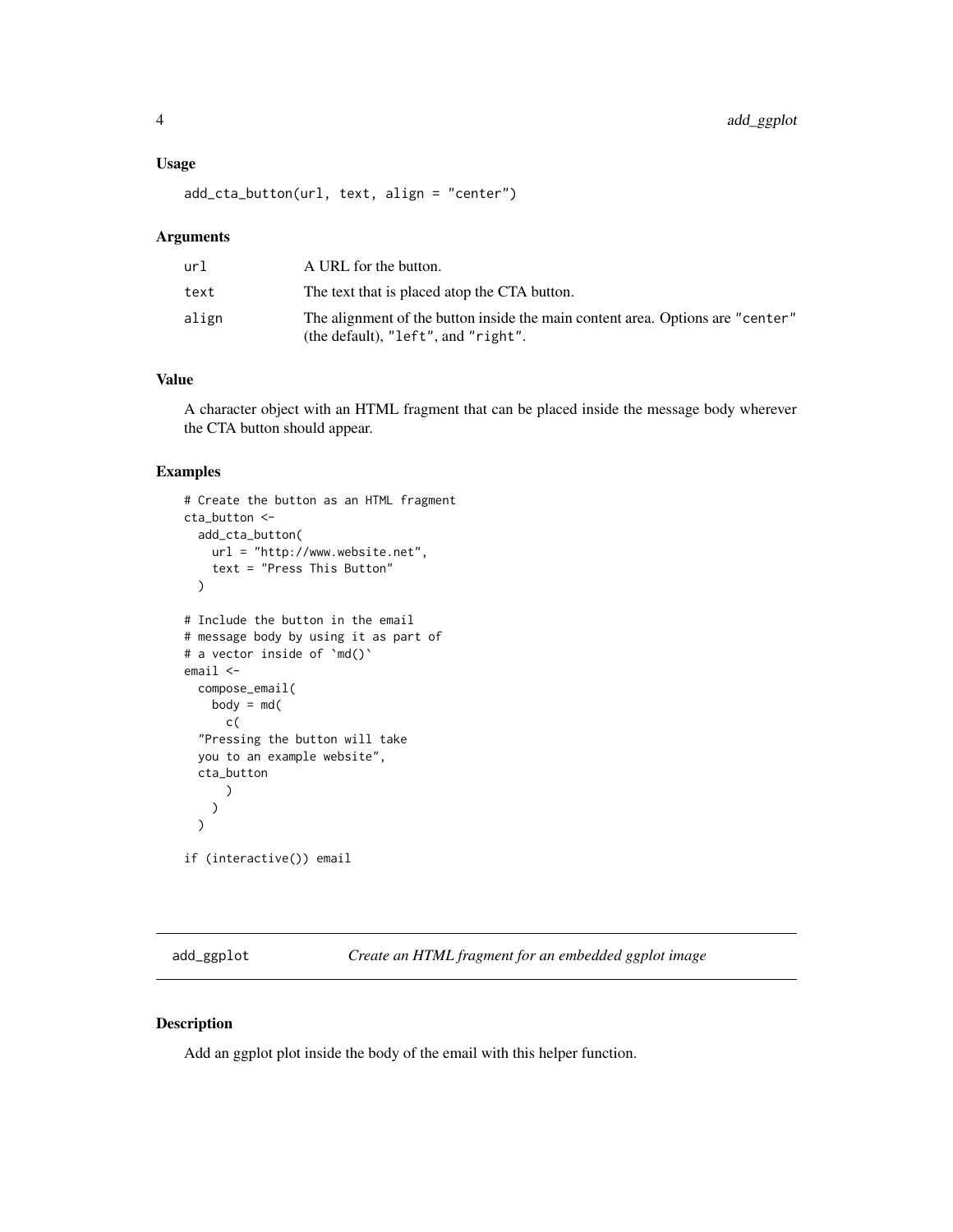## add\_ggplot 5

# Usage

```
add_ggplot(
 plot_object,
 width = 5,
 height = 5,
 alt = NULL,align = c("center", "left", "right", "inline"),
  float = c("none", "left", "right")
\mathcal{L}
```
#### Arguments

| plot_object | The ggplot2 plot object.                                                                                                                                                                                                                                                                             |
|-------------|------------------------------------------------------------------------------------------------------------------------------------------------------------------------------------------------------------------------------------------------------------------------------------------------------|
| width       | The width of the output plot in inches.                                                                                                                                                                                                                                                              |
| height      | The height of the output plot in inches.                                                                                                                                                                                                                                                             |
| alt         | Text description of image passed to the alt attribute inside of the image ( <img/> )<br>tag for use when image loading is disabled and on screen readers. Defaults to<br>the ggplot <sub>2</sub> plot object's title, if exists. Override by passing a custom character<br>string or "" for no text. |
| align       | The alignment to be used for the image. If not "inline", the image will appear<br>in its own block, i.e. there will not be text to the left or right of it.                                                                                                                                          |
| float       | The float value to be used for the image. If not "none", text will flow around the<br>image, and the align argument will be ignored.                                                                                                                                                                 |

# Value

An HTML fragment that can be placed inside the message body wherever the plot image should appear.

```
library(ggplot2)
# Create a ggplot plot
plot <-
  ggplot(
    data = mtcars,
    \text{aes}(x = \text{disp}, y = \text{hp},color = wt, size = mpg) +
  geom_point()
# Create an HTML fragment that
# contains an the ggplot as an
# embedded plot
plot_html <-
  add_ggplot(plot_object = plot)
# Include the plot in the email
# message body by simply referencing
```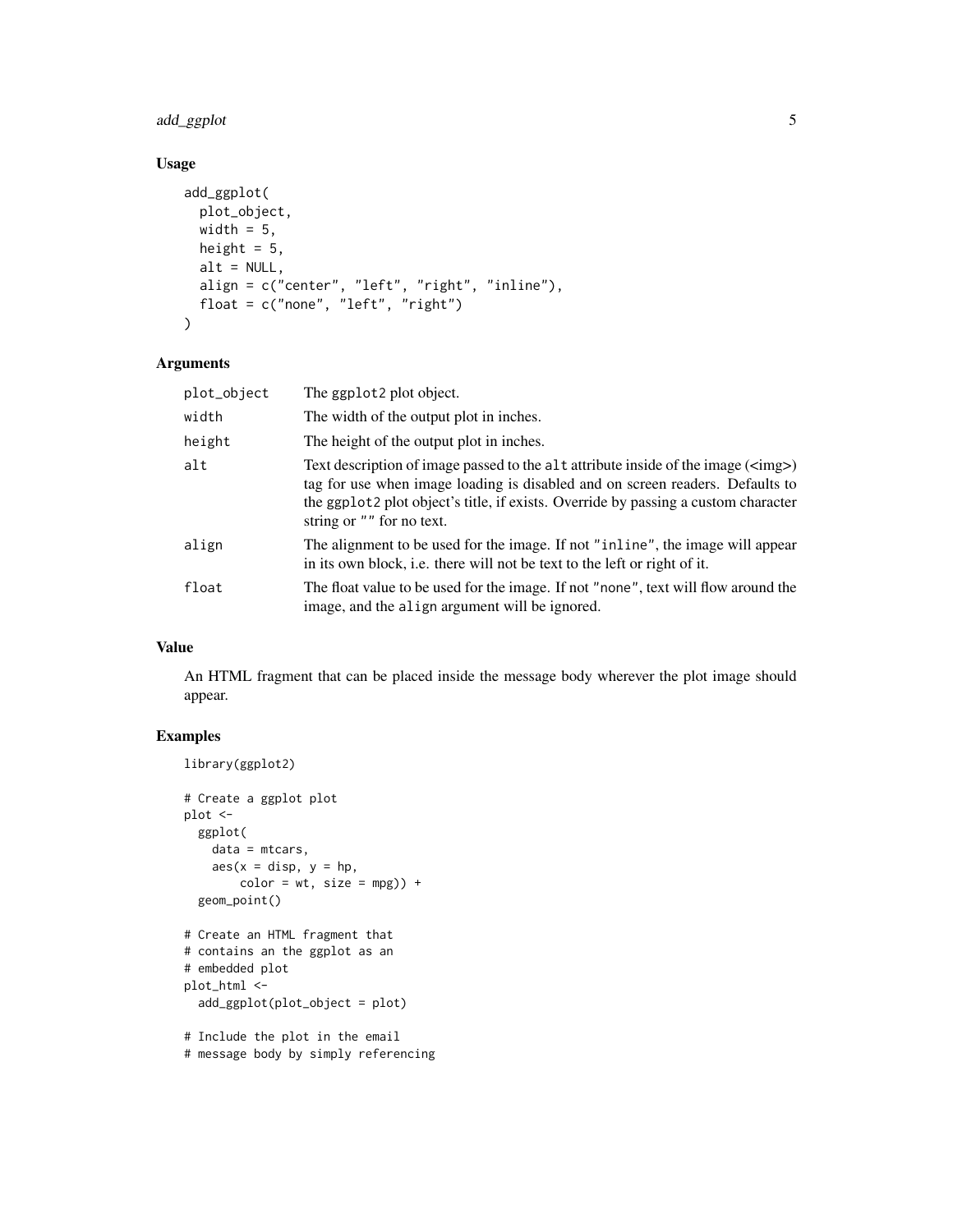```
# the `plot_html` object
email <-
  compose_email(
    body = md(c(
"Hello!
Here is a plot that will change
the way you look at cars forever.\n",
plot_html,
"Let me know what you think
about it!"
      )
    )
  \overline{\phantom{a}}if (interactive()) email
```
## add\_image *Create an HTML fragment for an embedded image*

#### Description

Add a local image inside the body of the email with this helper function.

## Usage

```
add_image(
  file,
 alt = ",
 width = 520,
 align = c("center", "left", "right", "inline"),
 float = c("none", "left", "right")
\mathcal{L}
```
# Arguments

| file  | A path to an image file.                                                                                                                                                                                |
|-------|---------------------------------------------------------------------------------------------------------------------------------------------------------------------------------------------------------|
| alt   | Text description of image passed to the alt attribute inside of the image ( <img/> )<br>tag for use when image loading is disabled and on screen readers. NULL default<br>produces blank ("") alt text. |
| width | The width to be used for the image, in pixels.                                                                                                                                                          |
| align | The alignment to be used for the image. If not "inline", the image will appear<br>in its own block, i.e. there will not be text to the left or right of it.                                             |
| float | The float value to be used for the image. If not "none", text will flow around the<br>image, and the align argument will be ignored.                                                                    |

<span id="page-5-0"></span>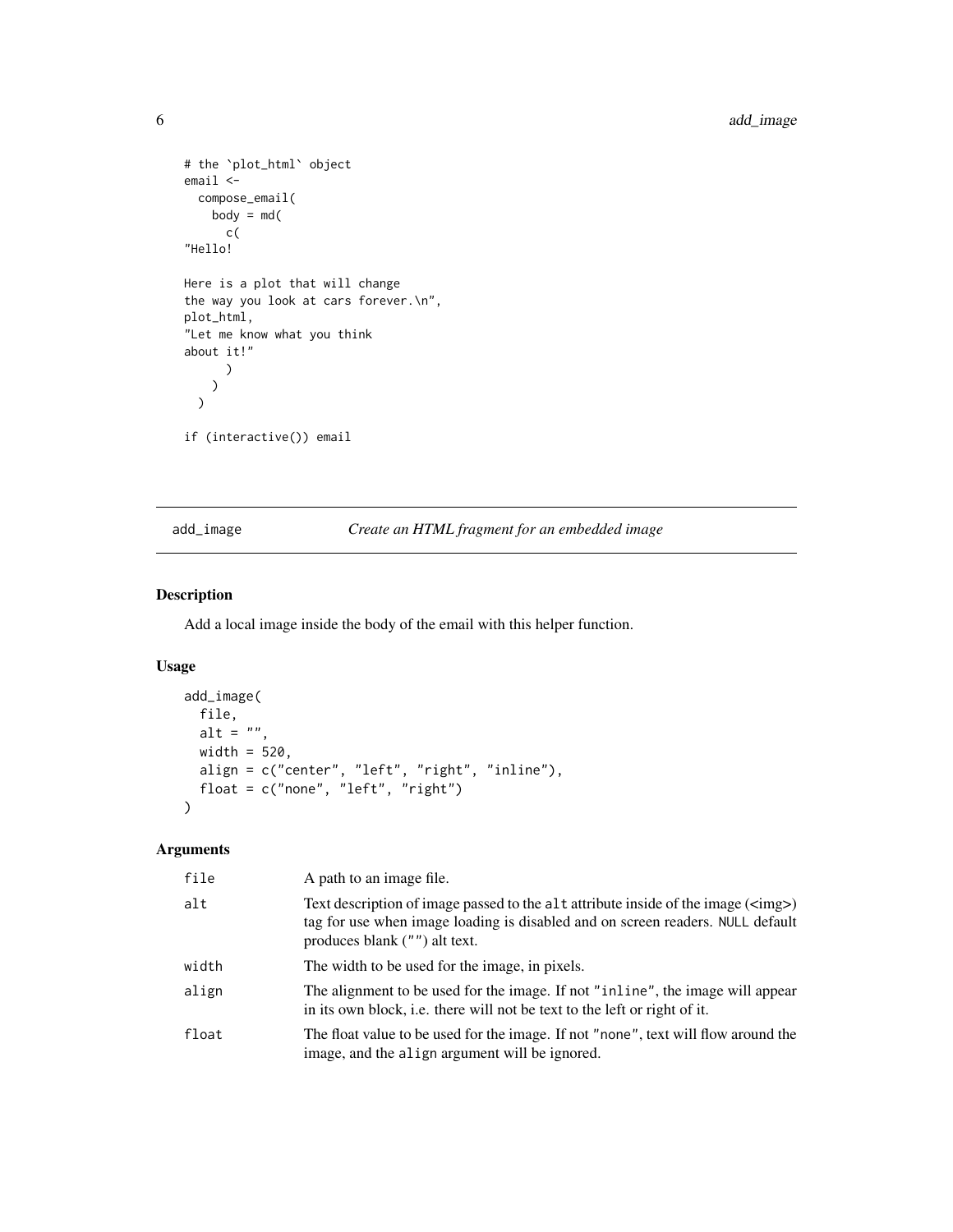#### <span id="page-6-0"></span>Value

A character object with an HTML fragment that can be placed inside the message body wherever the image should appear.

#### Examples

```
# Create an HTML fragment that
# contains an image
img_file_path <-
 system.file(
    "example_files",
    "test_image.png",
    package = "blastula"
 )
img_file_html <-
 add_image(file = img_file_path)
# Include the image in the email
# message body by simply referencing
# the `img_file_html` object
email <-
 compose_email(
    body = md(c(
"Hello,
Here is an image:\n",
img_file_html
      )
    )
 \lambdaif (interactive()) email
```
add\_imgur\_image *Deploy a local image to Imgur and create an image tag*

#### Description

Getting images into email message bodies (and expecting them to appear for the recipient) can be a harrowing experience. External images (i.e., available at public URLs) work exceedingly well and most email clients will faithfully display these images. With the imgur\_image() function, we can take a local image file or a ggplot2 plot object and send it to the Imgur service, and finally receive an image  $(\langle \text{sing} \rangle)$  tag that can be directly inserted into an email message using compose\_email().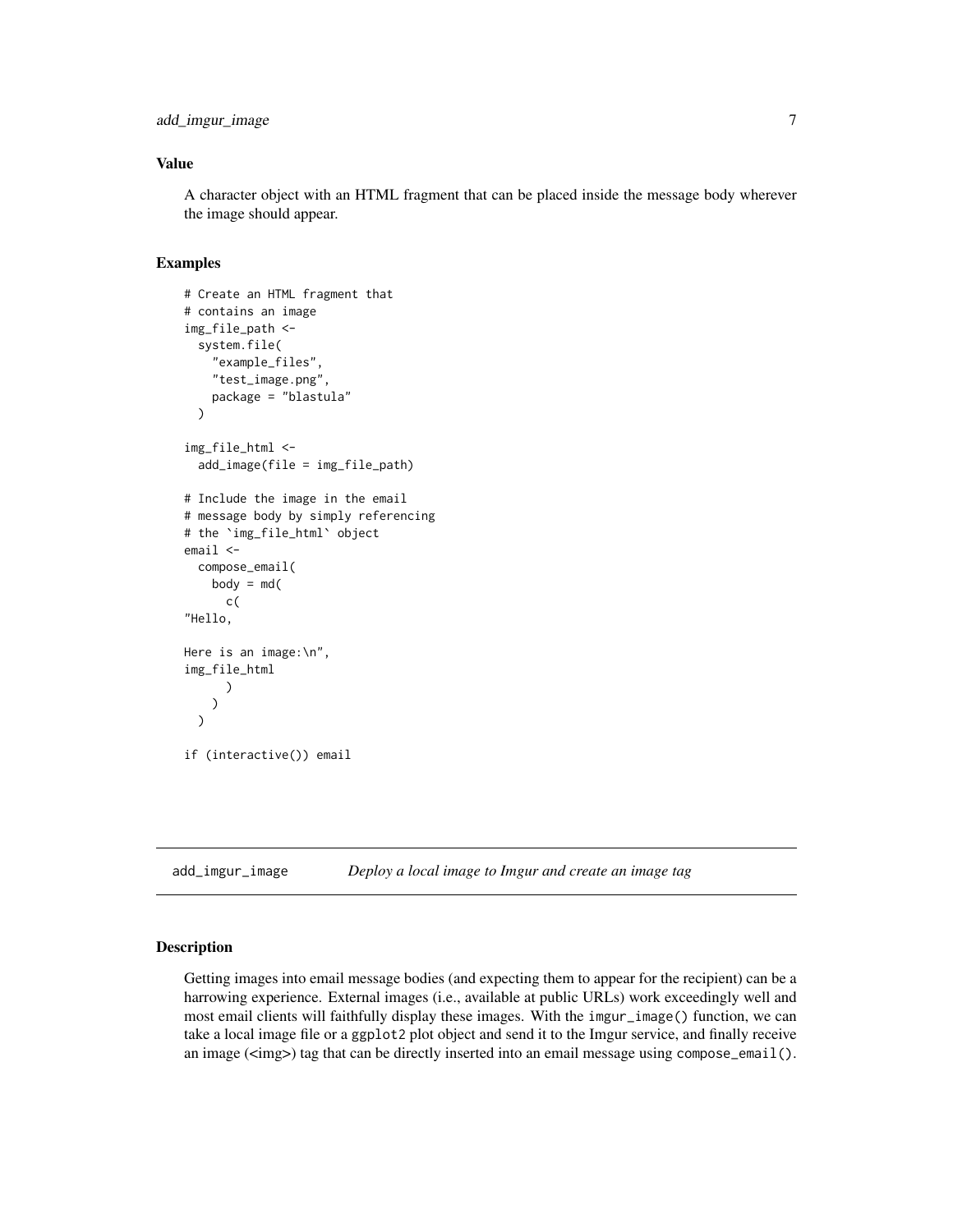#### Usage

```
add_imgur_image(
  image,
  client_id = NULL,
  alt = NULL,width = 520,
  align = c("center", "left", "right", "inline"),
  float = c("none", "left", "right")
)
```
#### Arguments

| image     | The path to the local image we would like to deploy to Imgur and for which<br>we'd like an image tag.                                                                                                   |
|-----------|---------------------------------------------------------------------------------------------------------------------------------------------------------------------------------------------------------|
| client_id | The Imgur Client ID value.                                                                                                                                                                              |
| alt       | Text description of image passed to the alt attribute inside of the image ( <img/> )<br>tag for use when image loading is disabled and on screen readers. NULL default<br>produces blank ("") alt text. |
| width     | The width to be used for the image, in pixels.                                                                                                                                                          |
| align     | The alignment to be used for the image. If not "inline", the image will appear<br>in its own block, i.e. there will not be text to the left or right of it.                                             |
| float     | The float value to be used for the image. If not "none", text will flow around the<br>image, and the align argument will be ignored.                                                                    |

#### Details

To take advantage of this, we need to first have an account with Imgur and then obtain a Client-ID key for the Imgur API. This can be easily done by going to https://api.imgur.com/oauth2/addclient and registering an application. Be sure to select the OAuth 2 authorization type without a callback URL.

#### Value

An HTML fragment that can be placed inside the message body wherever the image should appear.

add\_readable\_time *Create a string with a more readable date/time*

#### Description

Add a nicely-formatted date/time string inside the body of the email with this helper function. We can provide a POSIXct date-time object or use the current date/time/tz (based on the user's locale information at the time of the function call). There are options to specify whether the date, time, and time zone parts are to be included.

<span id="page-7-0"></span>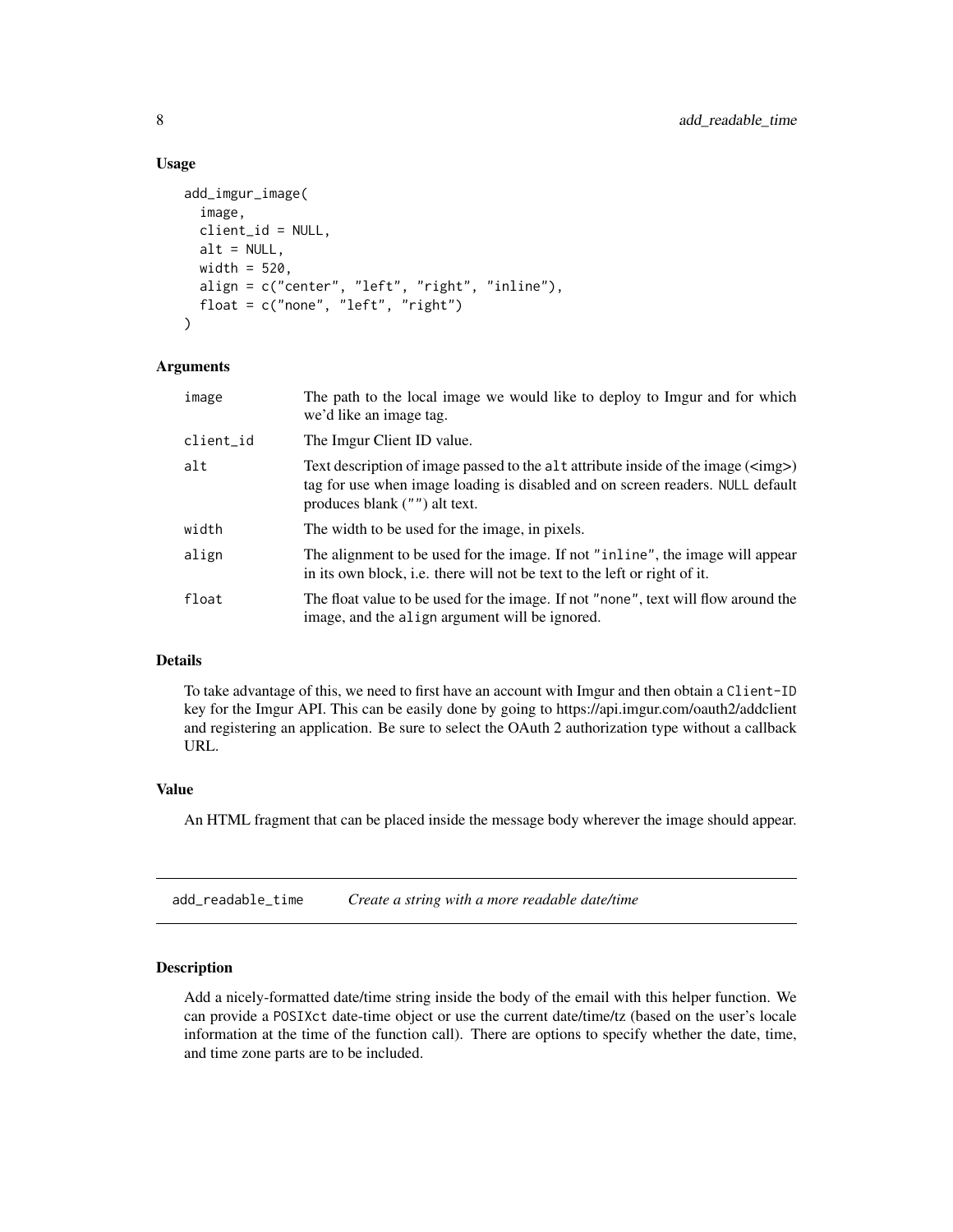#### <span id="page-8-0"></span>article 9

#### Usage

```
add_readable_time(time = NULL, use_date = TRUE, use_time = TRUE, use_tz = TRUE)
```
#### Arguments

time The POSIXct time to use, and to make more readable for email recipients. If a time is not provided (the default), the current system time will be used. use\_date, use\_time, use\_tz Logical value that indicate whether to include the date, time, or time zone components.

#### Value

A character object that can be placed inside any message component message wherever the function is called.

article *Specify the components of an article*

#### Description

The article() function is used exclusively within block\_articles(), and having one, two, or three calls will arrange the articles in a row (or as a column of articles at lower screen widths).

#### Usage

article(image = NULL, title = NULL, content = NULL, link = NULL)

#### Arguments

| image   | An optional URL pointing to an image resource.     |
|---------|----------------------------------------------------|
| title   | An optional title for the article.                 |
| content | An optional paragraph of text for the article.     |
| link    | An optional link to apply to the content elements. |

```
# We can define an article with a link
# to an image, title text, some content,
# and a link to relevant content
article <-
  article(
    image = "https://i.imgur.com/dxSXzGb.jpg",
    title = "Hong Kong",
    content =
      "Once home to fishermen and farmers, \\
     modern Hong Kong is a teeming, \\
```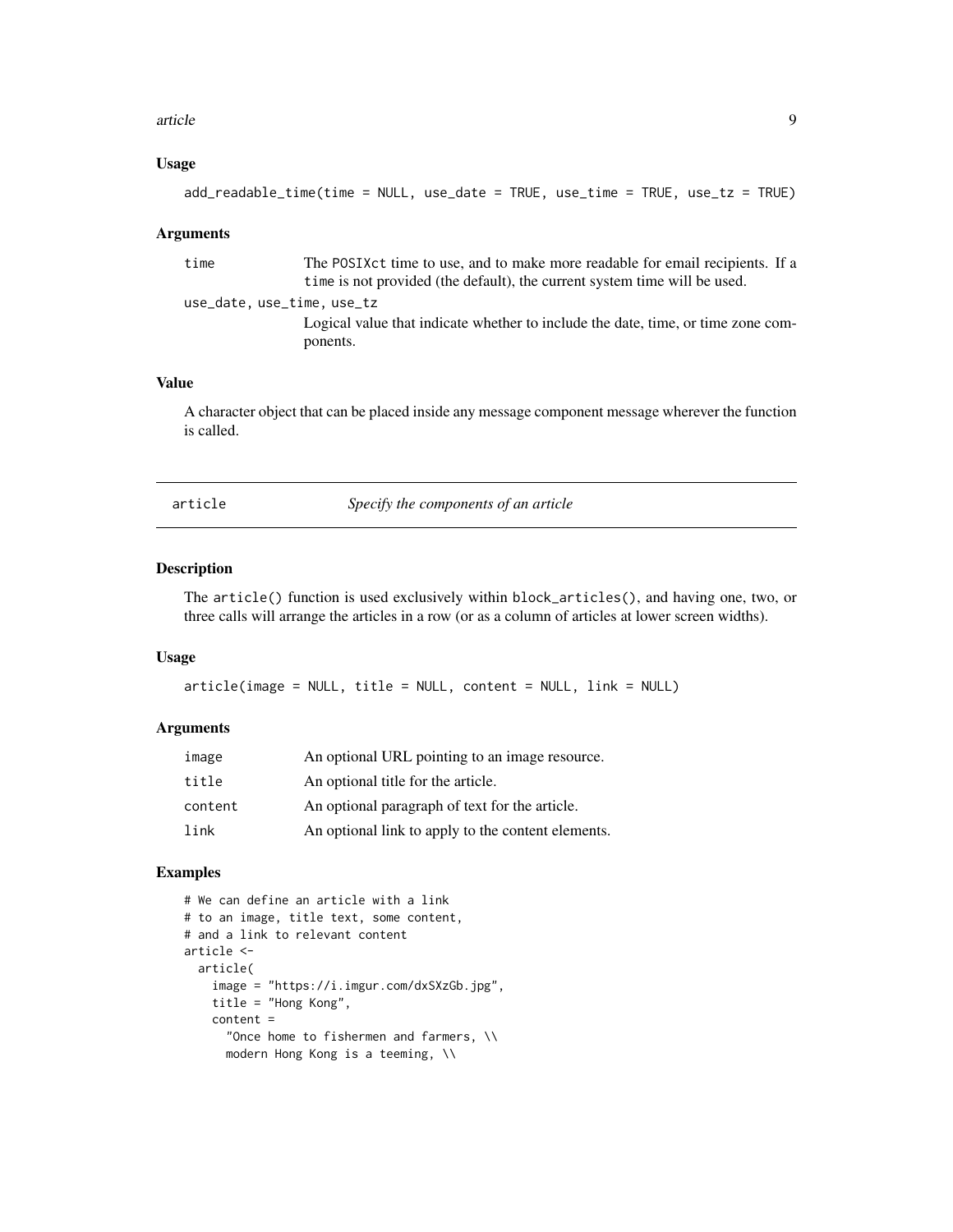```
commercially-vibrant metropolis where \\
      Chinese and Western influences fuse.",
   link = "http://www.discoverhongkong.com"
 \lambdaif (interactive()) article
```
<span id="page-9-1"></span>attach\_connect\_email *Associate an email when publishing an R Markdown document to RStudio Connect*

#### Description

This function is used to customize emails sent by RStudio Connect in conjunction with publishing an R Markdown document. It associates a custom email message with the main R Markdown document, which Connect can send to selected recipients. The main input is a rendered email message, which can be produced by either the [render\\_email\(\)](#page-29-1) or [render\\_connect\\_email\(\)](#page-29-2) function.

#### Usage

```
attach_connect_email(
  email = NULL,subject = NULL,attachments = NULL,
  attach_output = FALSE,
  text = NULL,preview = TRUE
)
```
# Arguments

# email A rendered email message. Normally, we'd want to use an associated .Rmd file with the blastula::blastula\_email R Markdown output format in [render\\_connect\\_email\(\)](#page-29-2) call (where its input is the email .Rmd file). subject An option to specify the the email subject while attaching the email object. attachments A vector of attachments for the Connect email. These files can be any of those deployed when publishing to RStudio Connect, and, any generated files (via R Markdown rendering). attach\_output Should the rendered output of the main R Markdown document be included as an email attachment? By default, this is FALSE. If TRUE the main R Markdown document will be attached first (before any files specified in attachments) and the filename will be preserved. text Instead of using a rendered email document through the email option, we can use plain text here. However, if any email object is supplied then input to text is ignored. preview Should the email message display it's own preview window? If TRUE (the default), the rendered email message will be shown in the default browser.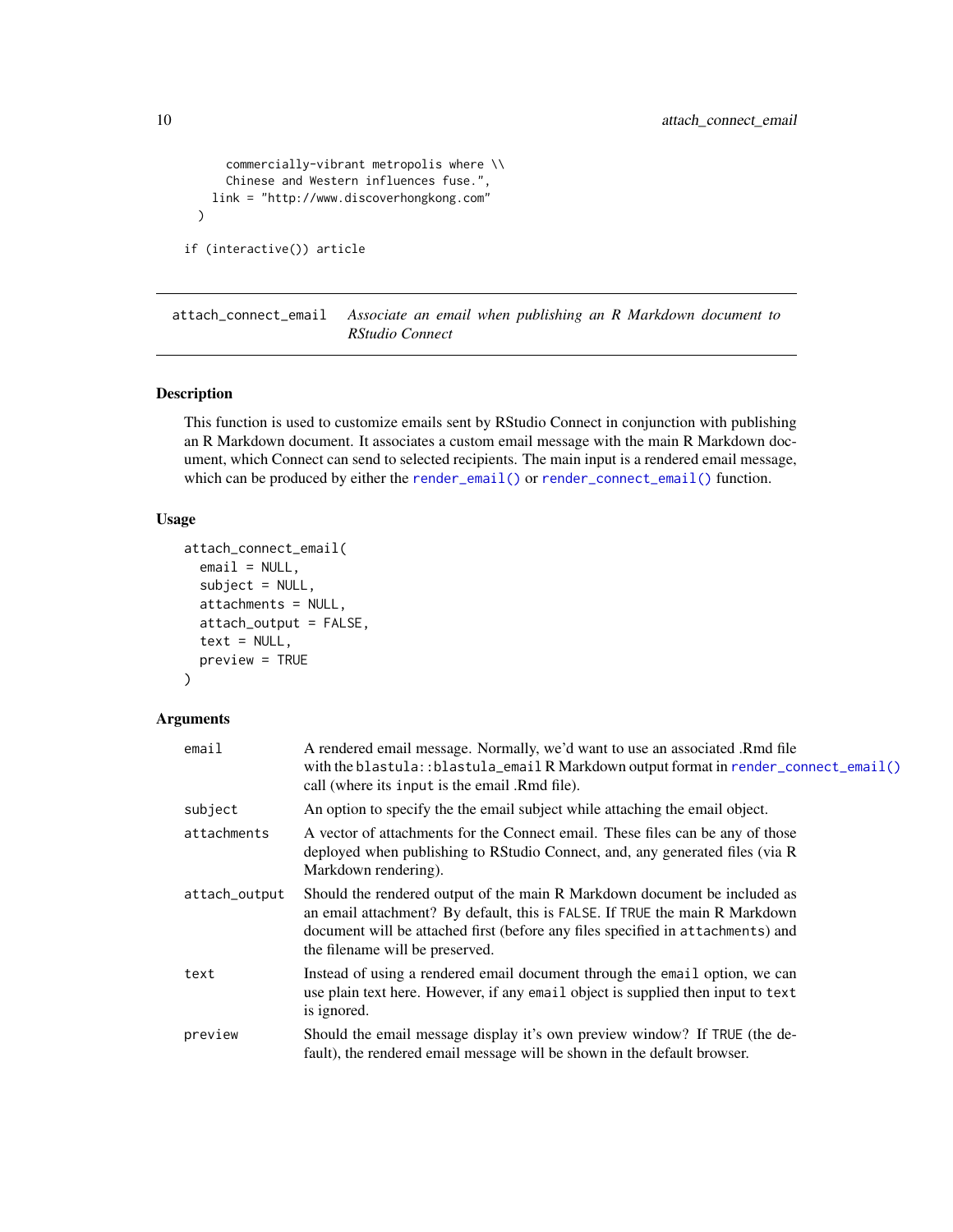#### <span id="page-10-0"></span>Details

Since this function needs to be invoked within an R Markdown document, the chunk option echo=FALSE is useful here (so that viewers of the rendered document don't have to unnecessarily read code related to email inclusion). While the output is invisible, any errors related to rendering will be visible to the author.

blastula\_email *The R Markdown* blastula\_email *output format*

#### Description

The R Markdown blastula\_email output format

#### Usage

```
blastula_email(
  content_width = "1000px",
  toc = FALSE,
  toc\_depth = 3,
  toc_float = FALSE,
  number_sections = FALSE,
  section_divs = TRUE,
  fig\_width = 5.35,fig_height = 5,
  fig_retina = 2,
  fig_caption = TRUE,
  dev = "png",smart = TRUE,self_contained = TRUE,
  template = "blastula",
  includes = NULL,
  keep_md = FALSE,
  md_extensions = NULL,
  connect_footer = FALSE,
  ...
\mathcal{L}
```
## Arguments

| content width | The width of the rendered HTML content. By default, this is set to 1000px.                                                                                                     |
|---------------|--------------------------------------------------------------------------------------------------------------------------------------------------------------------------------|
|               | Using widths less than 600px is generally not advised but, if necessary, be sure                                                                                               |
|               | to test such HTML emails with a wide range of email clients before sending to                                                                                                  |
|               | the intended recipients. The Outlook mail client (Windows, Desktop) does not<br>respect content_width.                                                                         |
| toc           | If you would like an automatically-generated table of contents in the output<br>email, choose TRUE. By default, this is FALSE where no table of contents will be<br>generated. |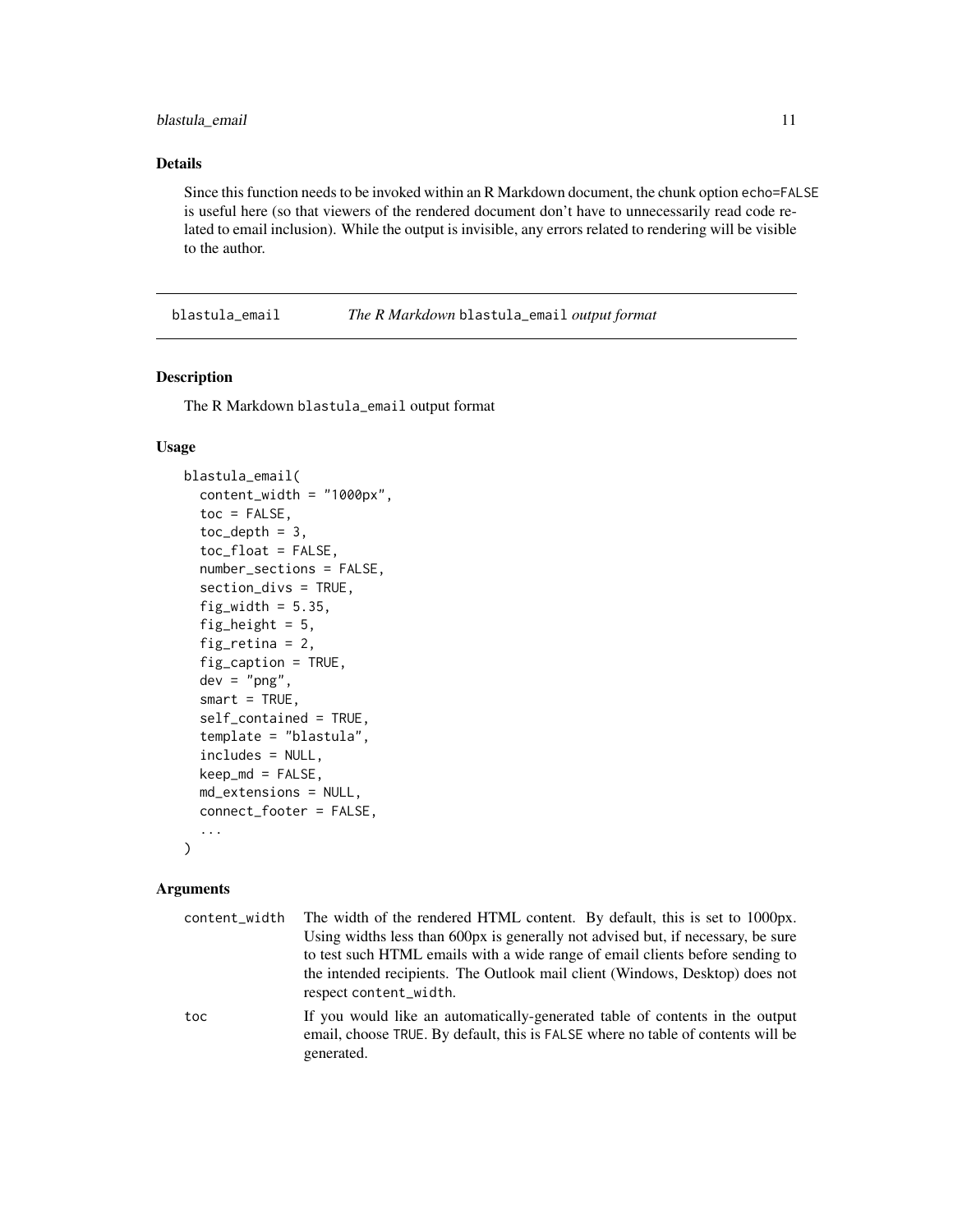<span id="page-11-0"></span>

| toc_depth             | The depth of headers to include in the table of contents (should toc be set to<br>TRUE).                                                                                                                                                         |
|-----------------------|--------------------------------------------------------------------------------------------------------------------------------------------------------------------------------------------------------------------------------------------------|
| toc_float             | An option to float the table of contents to the left of the main document content.<br>By default, this is FALSE.                                                                                                                                 |
| number_sections       |                                                                                                                                                                                                                                                  |
|                       | Sections can be sequentially numbered if this is set to TRUE. By default, this is<br>FALSE.                                                                                                                                                      |
| section_divs          | This wraps sections in <section> tags and attaches identifiers to the enclosing<br/><section>s. This is set to TRUE.</section></section>                                                                                                         |
| fig_width, fig_height |                                                                                                                                                                                                                                                  |
|                       | The figure width and height in units of inches.                                                                                                                                                                                                  |
| fig_retina            | The scaling factor for retina displays. The default value is 2, which is the pre-<br>ferred choice for most retina displays. This can be set to NULL to prevent retina<br>scaling. Note that this will always be NULL if keep_md is set to TRUE. |
| fig_caption           | An option to render figures with captions. By default, this is set to TRUE.                                                                                                                                                                      |
| dev                   | The R graphics device for figures. By default, this is the png device.                                                                                                                                                                           |
| smart                 | An option to produce typographically correct output. This will convert straight<br>quotes to curly quotes, --- to em dashes, -- to en dashes, and instances of to<br>ellipses. By default, this is TRUE.                                         |
| self_contained        | Should a self-contained output file be generated. By default, this is TRUE. The<br>standalone HTML file will have no external dependencies, it will use URIs to<br>incorporate the contents of linked scripts, stylesheets, images, and videos.  |
| template              | The Pandoc template to use for rendering. This is the "blastula" template by<br>default.                                                                                                                                                         |
| includes              | A named list of additional content to include within the document. This is typ-<br>ically created using the rmarkdown::includes() function. By default, this is<br>set to NULL.                                                                  |
| keep_md               | Should you need the keep the intermediate Markdown (.md) file, set this to TRUE.<br>By default, the .md file is not kept.                                                                                                                        |
| md_extensions         | Markdown extensions to be added or removed from the default definition or R<br>Markdown.                                                                                                                                                         |
| connect_footer        | Should a prepared footer message with links be included in the rendered email?                                                                                                                                                                   |
| $\cdots$              | Specify other options in rmarkdown::html_document().                                                                                                                                                                                             |
|                       |                                                                                                                                                                                                                                                  |

<span id="page-11-1"></span>blastula\_template *Default template for* compose\_email()

# Description

A template function that is suitable for using as the template argument of [compose\\_email\(\)](#page-19-1). Template functions should generally not be called directly. When implementing your own template function, you must include parameters for html\_body, html\_header, html\_footer, and title; you may also optionally add your own parameters, which callers to compose\_email() can provide through the ... argument.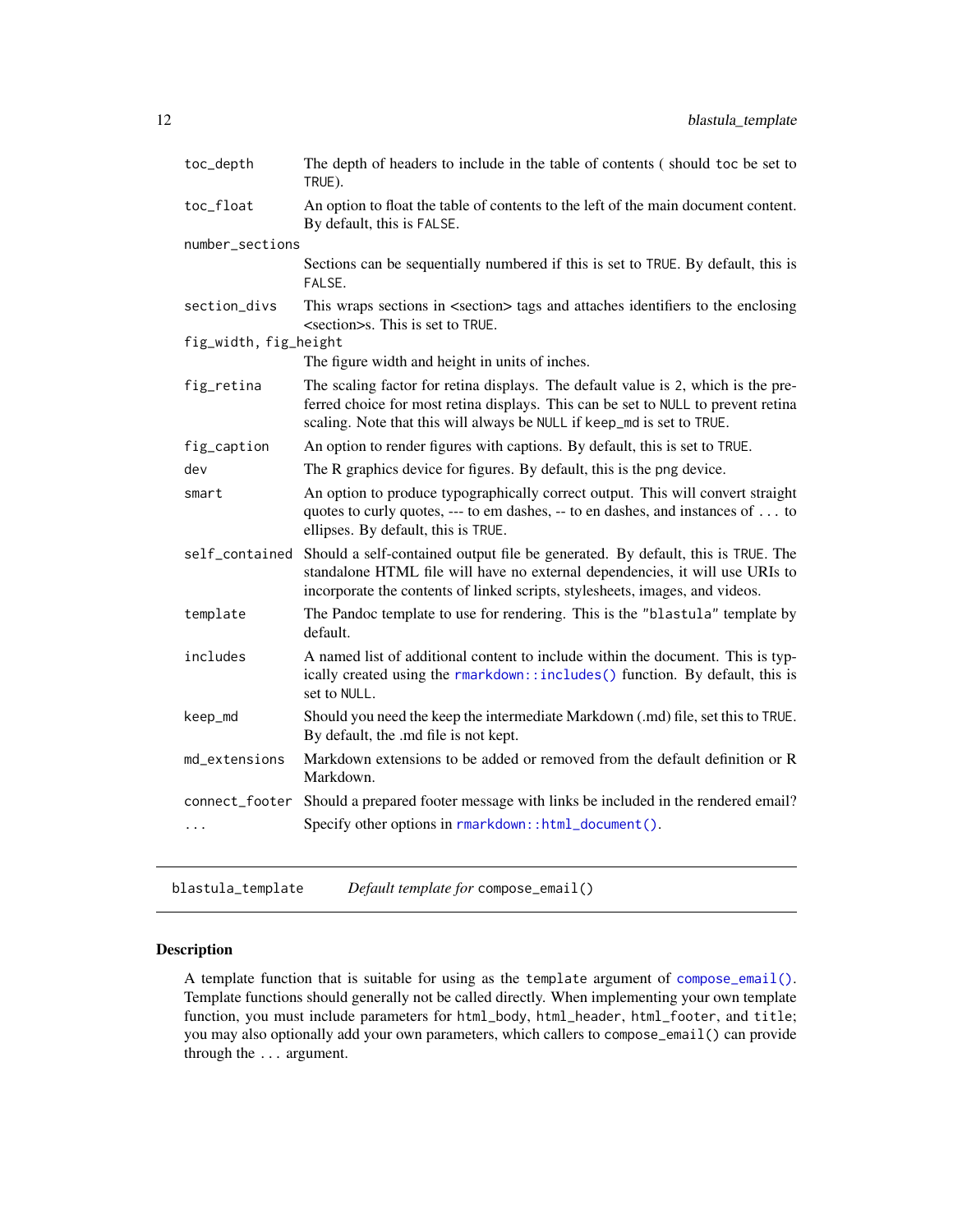<span id="page-12-0"></span>blocks and the state of the state of the state of the state of the state of the state of the state of the state of the state of the state of the state of the state of the state of the state of the state of the state of the

# Usage

```
blastula_template(
  html_body,
  html_header,
  html_footer,
  title,
  content_width = "1000px",
  font_family = "Helvetica, sans-serif"
\mathcal{L}
```
# Arguments

| html_body, html_header, html_footer |                                                                                                                                                                                                                                                                                         |
|-------------------------------------|-----------------------------------------------------------------------------------------------------------------------------------------------------------------------------------------------------------------------------------------------------------------------------------------|
|                                     | htmltools tag objects (e.g. $htmltools::tags()$ or $htmltools::HTML(),$ or<br>NULL to omit.                                                                                                                                                                                             |
| title                               | Plain text title to be used for the $\lt$ title belement; may be displayed in mobile<br>phone notifications.                                                                                                                                                                            |
| content_width                       | The width that should be used for the content area. By default, this is set to<br>1000px. Using widths less than 600px is generally not advised but, if necessary,<br>be sure to test such HTML emails with a wide range of email clients before<br>sending to the intended recipients. |
| font_family                         | The CSS value to use for font-family.                                                                                                                                                                                                                                                   |

#### Value

A string containing a complete HTML document.

<span id="page-12-1"></span>blocks *An enclosure for all HTML block functions*

# Description

To contain all of the block-based HTML block\_\*() calls, we should use the blocks() function. We can pass the resulting blocks object to either of the body, header, and footer arguments of compose\_email().

#### Usage

blocks(...)

#### Arguments

... One or more block\_\*() calls.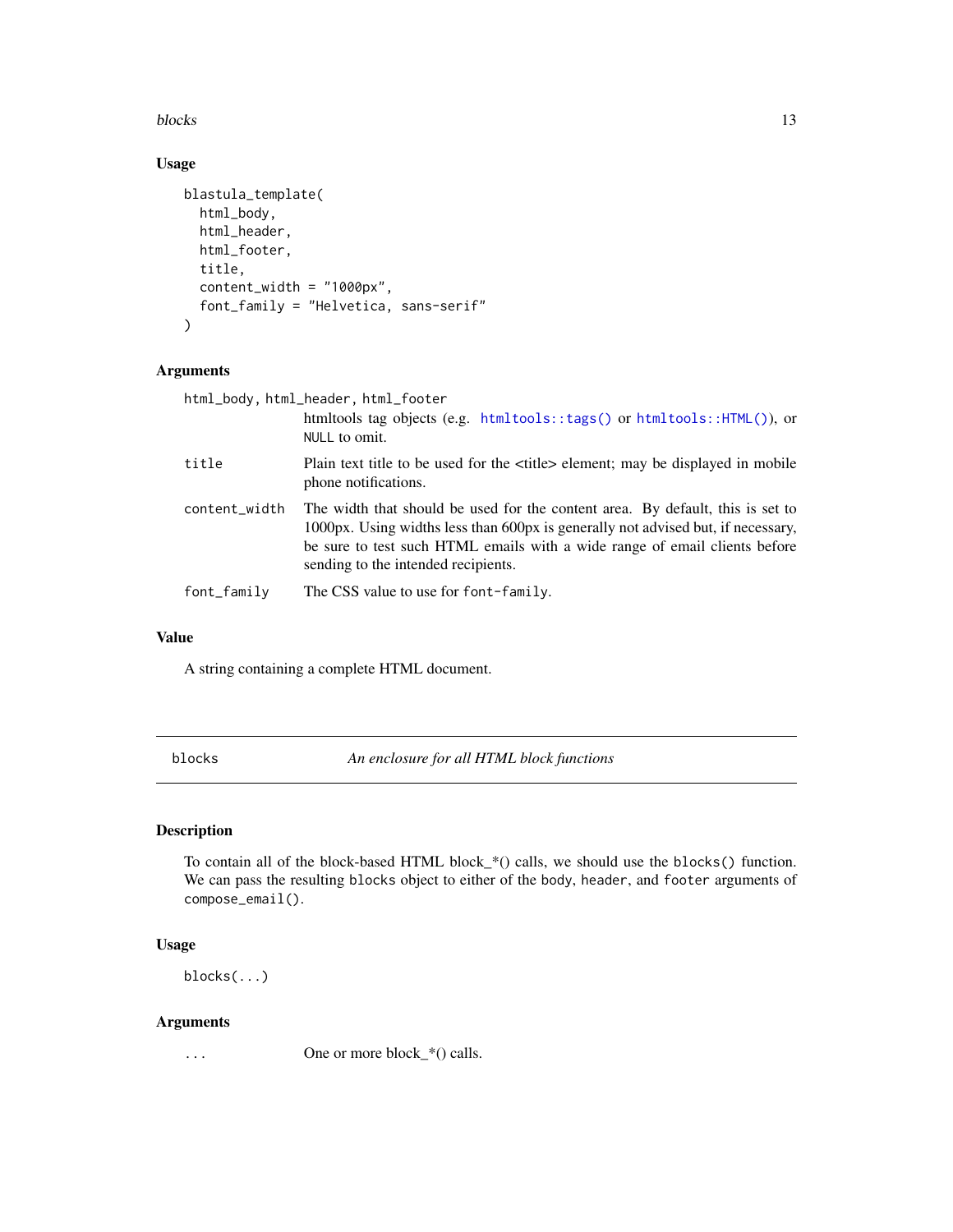#### Examples

```
# This is an example of how a
# title and text looks in each of
# the three content areas
email <-
 compose_email(
   header =
     blocks(
       block_title("This is a Title in the **Header**"),
       block_text("This is text in the **Header**.")
     ),
   body =blocks(
       block_title("This is a Title in the **Body**"),
        block_text("This is text in the **Body**.")
     ),
    footer =
     blocks(
        block_title("This is a Title in the **Footer**"),
        block_text("This is text in the **Footer**.")
     )
 )
if (interactive()) email
```
block\_articles *A block of one, two, or three articles with a multicolumn layout*

#### Description

With block\_articles(), we can create a single- or multi-column layout of articles. The articles are responsive to the screen width, so side-by-side articles will collapse and any of the optional images will resize accordingly. The function can accept one to three article() calls, each with varying amounts of text and imagery. Like all block\_\*() functions, block\_articles() must be placed inside of blocks() and the resultant blocks object can be provided to the body, header, or footer arguments of compose\_email().

#### Usage

```
block_articles(...)
```
#### Arguments

... One, two, or three calls to article().

<span id="page-13-0"></span>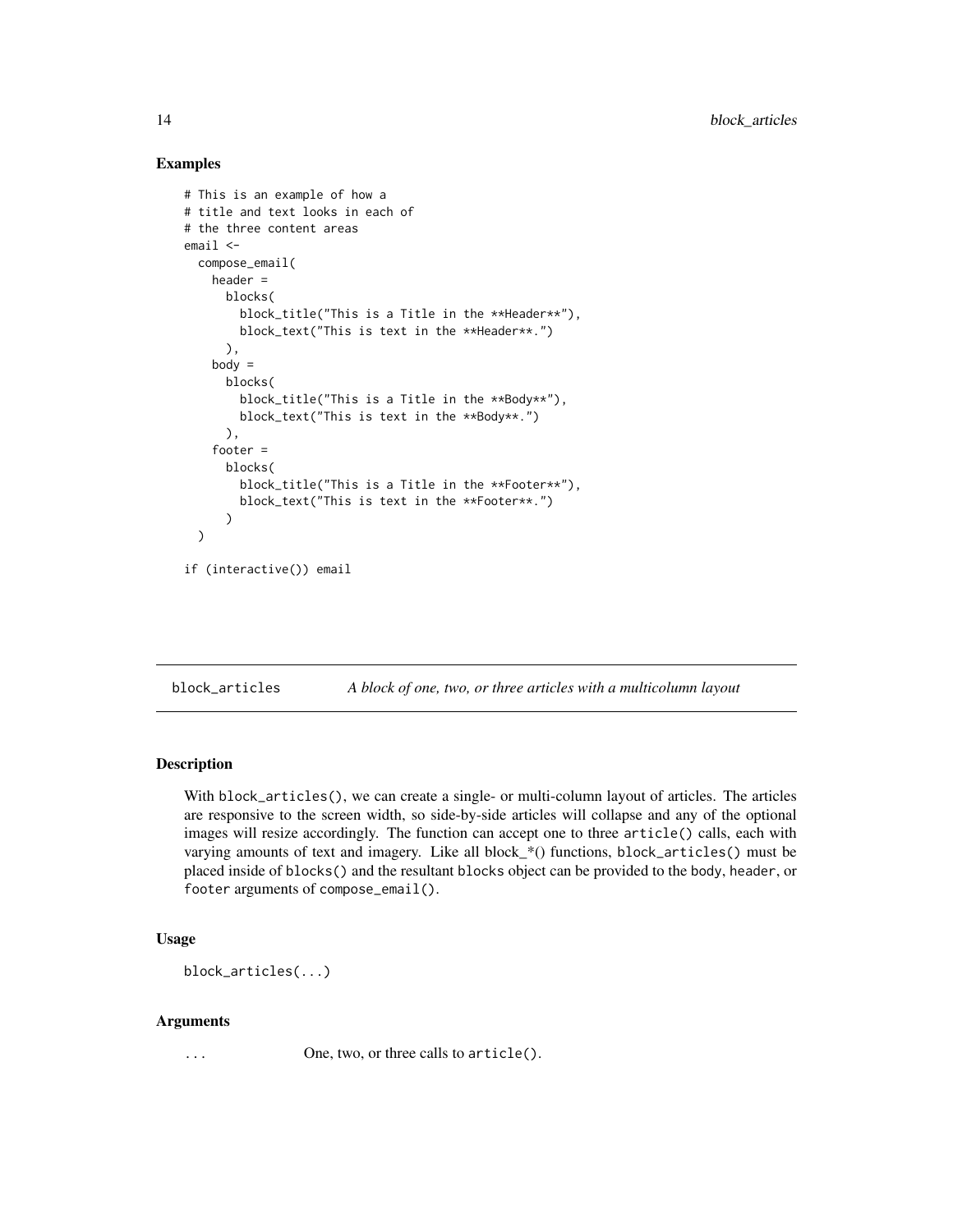#### <span id="page-14-0"></span>Examples

```
# Create a block of three, side-by-side
# articles with three `article()`
# calls inside of `block_articles()`,
# itself placed in `blocks()`
email <-
 compose_email(
   body =blocks(
       block_articles(
          article(
            image = "https://i.imgur.com/XMU8yJa.jpg",
            title = "Taiwan",
            content =
              "It is a thriving mosaic of tradition,
              culture, and high-tech development,
              merging Eastern and Western influences."
          ),
          article(
            image = "https://i.imgur.com/aYOm3Tk.jpg",
            title = "Japan",
            content =
              "Japan is an archipelago consisting
              of 6,852 islands along East Asia's
              Pacific Coast."
          ),
          article(
             image = "https://i.imgur.com/ekjFVOL.jpg",
             title = "Singapore",
             content =
               "Singapore is an island city-state
               in Southeast Asia. It's lies at the
               southern tip of the Malay Peninsula."
          )
        )
     )
   \overline{)}if (interactive()) email
```
block\_social\_links *A block of social sharing icons with links*

#### Description

With block\_social\_links(), we can create a block of social sharing links and links to websites, email, or RSS feeds. The function can accept as many social\_link() calls as seen fit to email. Like all block\_\*() functions, block\_social\_links() must be placed inside of blocks() and the resultant blocks object can be provided to the body, header, or footer arguments of compose\_email().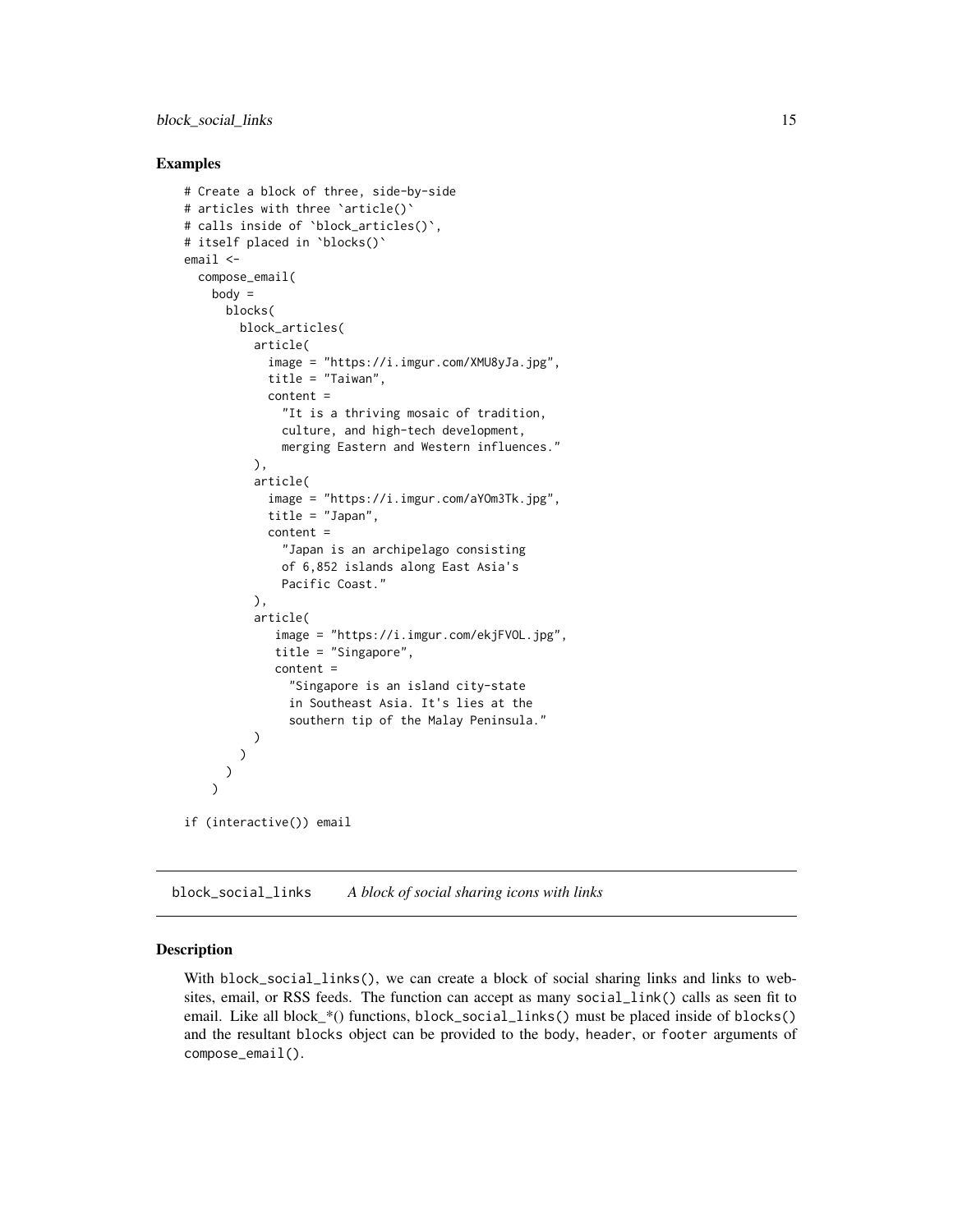#### Usage

block\_social\_links(...)

#### Arguments

... One or more calls to social\_link().

```
# Create an email message with some
# articles in the `body`; in the footer,
# add some social sharing icons linking
# to web content using `block_social_links()`
email <-
  compose_email(
   body =blocks(
       block_title("Exciting Travel Destinations"),
       block_articles(
          article(
            image = "https://i.imgur.com/dxSXzGb.jpg",
            title = "Hong Kong",
            content =
              "Once home to fishermen and farmers,
              modern Hong Kong is a teeming,
              commercially-vibrant metropolis where
              Chinese and Western influences fuse."
          ),
          article(
            image = "https://i.imgur.com/bJzVIrG.jpg",
            title = "Australia",
            content =
              "Australia ranks as one of the best
              places to live in the world by all
              indices of income, human development,
              healthcare, and civil rights."
          )
       )
      ),
    footer =
     blocks(
       block_text("Thanks for reading! Find us here:"),
        block_social_links(
          social_link(
            service = "pinterest",
            link = "https://www.pinterest.ca/TravelLeisure/",
            variant = "color"
          ),
          social_link(
            service = "tripadvisor",
            link = "https://www.tripadvisor.ca/TravelersChoice",
            variant = "color"
```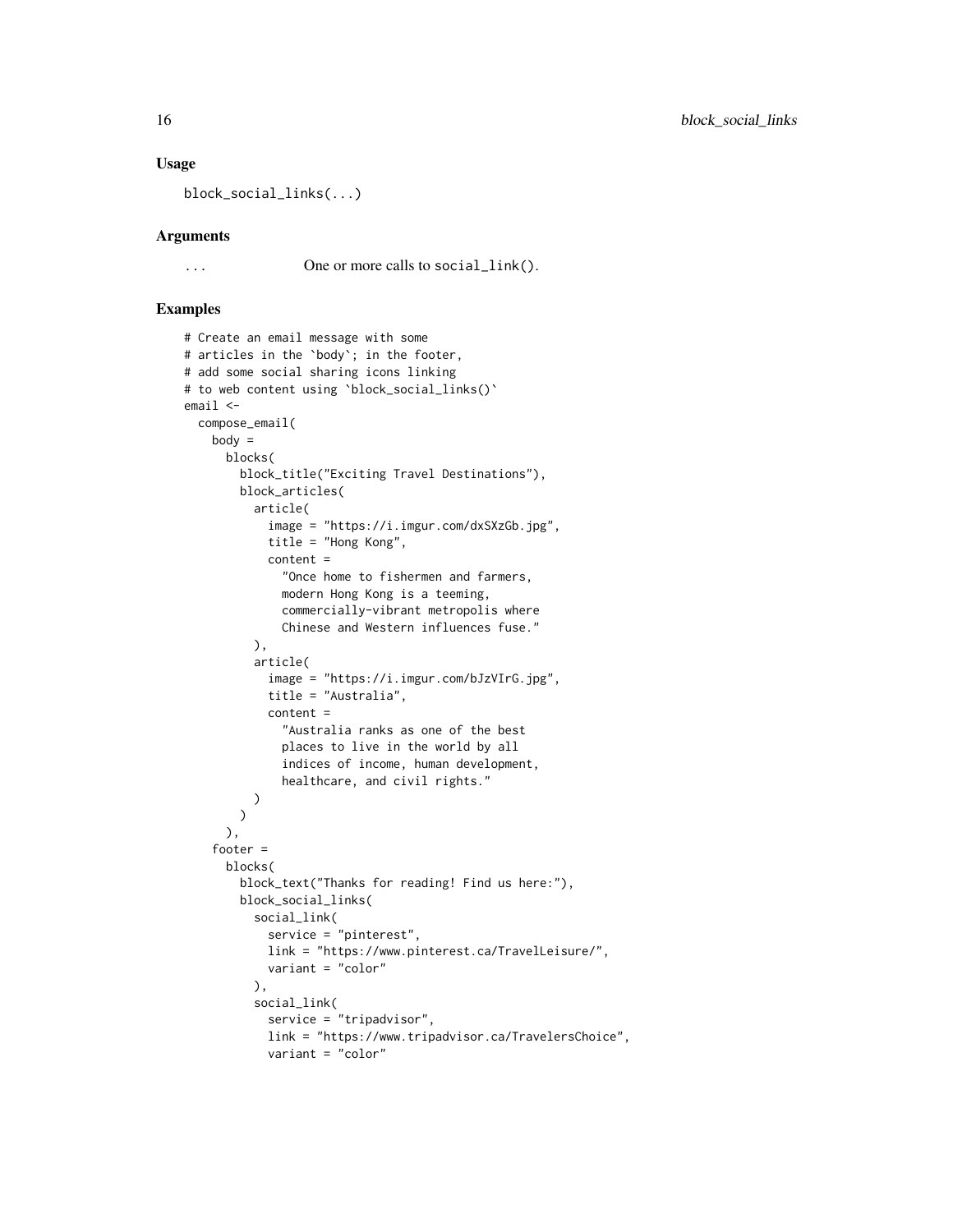## <span id="page-16-0"></span>block\_spacer 17

) ) ) ) if (interactive()) email

block\_spacer *A spacer block*

#### Description

With block\_spacer() we can more easily define an area of whitespace in a block-based layout. This function is meant to be easily combined with other block\_\*() functions. Like all block\_\*() functions, block\_spacer() must be placed inside of blocks() and the resultant blocks object can be provided to the body, header, or footer arguments of compose\_email().

#### Usage

block\_spacer()

```
# Create a block of two, side-by-side
# articles with two `article()` calls
# inside of `block_articles()`, itself
# placed in `blocks()`; include some
# introductory text and place extra
# space around that text (with
# `block_spacer()`)
email <-
 compose_email(
   body =blocks(
       block_spacer(),
        block_text(
          "These are two of the cities I visited this year.
          I liked them a lot, so, I'll visit them again!"),
        block_spacer(),
        block_articles(
          article(
            image = "https://i.imgur.com/dig0HQ2.jpg",
            title = "Los Angeles",
            content =
              "I want to live in Los Angeles.
             Not the one in Los Angeles.
             No, not the one in South California.
             They got one in South Patagonia."
          ),
```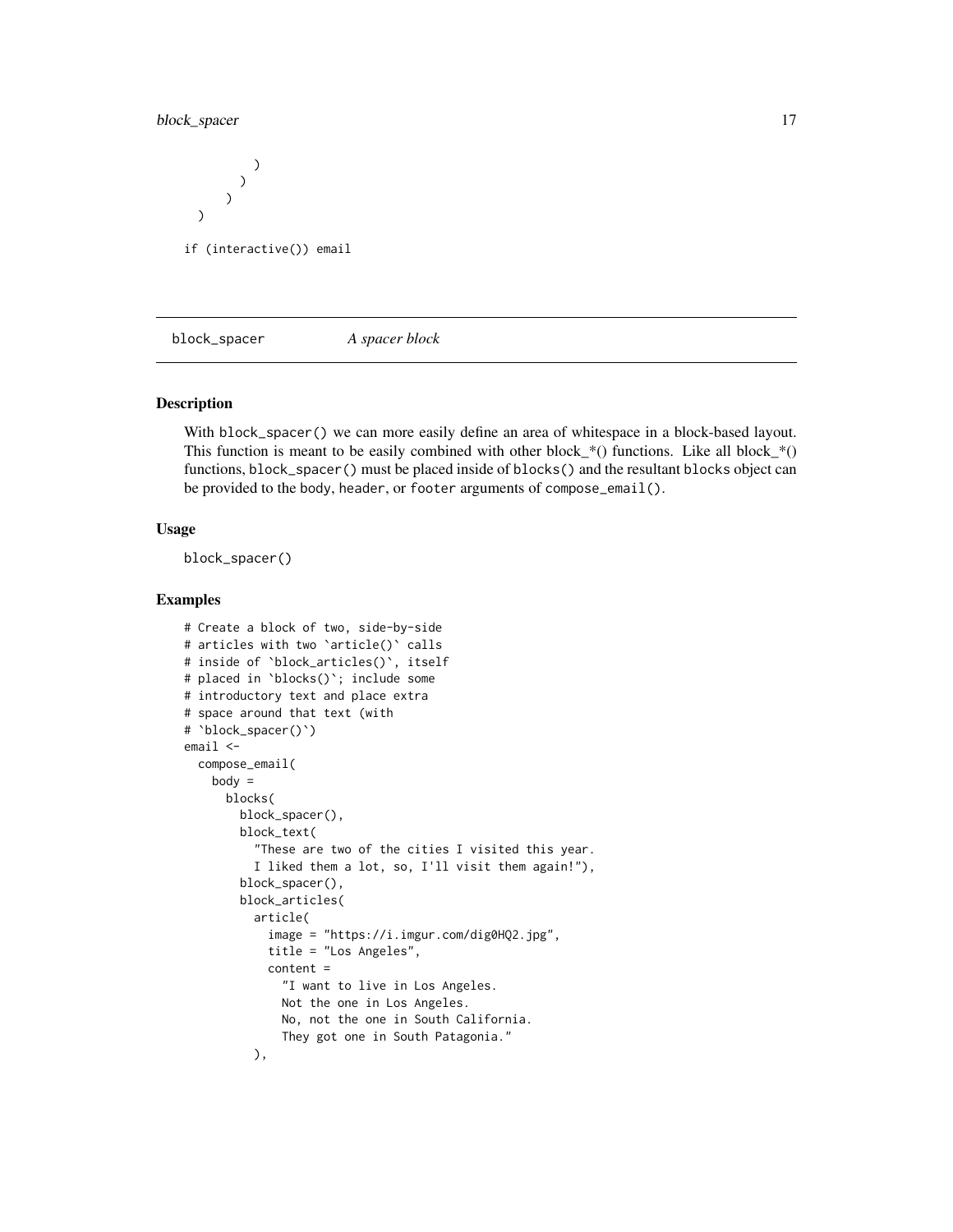```
article(
            image = "https://i.imgur.com/RUvqHV8.jpg",
            title = "New York",
            content =
              "Start spreading the news.
              I'm leaving today.
              I want to be a part of it.
              New York, New York."
          )
        )
     )
    \lambdaif (interactive()) email
```
block\_text *A block of text*

## Description

With block\_text() we can define a text area and this can be easily combined with other block\_\*() functions. The text will take the entire width of the block and will resize according to screen width. Like all block\_\*() functions, block\_text() must be placed inside of blocks() and the resultant blocks object can be provided to the body, header, or footer arguments of compose\_email().

#### Usage

```
block_text(text, align = c("left", "center", "right", "justify"))
```
#### Arguments

| text  | Plain text or Markdown text (via $md()$ ).                                   |
|-------|------------------------------------------------------------------------------|
| align | The text alignment to be used for this block of text. The default is "left". |

```
# Create a block of two, side-by-side
# articles with two `article()` calls
# inside of `block_articles()`, itself
# placed in `blocks()`; also, include some
# text at the top with `block_text()`
email <-
  compose_email(
   body =blocks(
       block_text(
          "These are two of the cities I visited this year.
         I liked them a lot, so, I'll visit them again!"),
```
<span id="page-17-0"></span>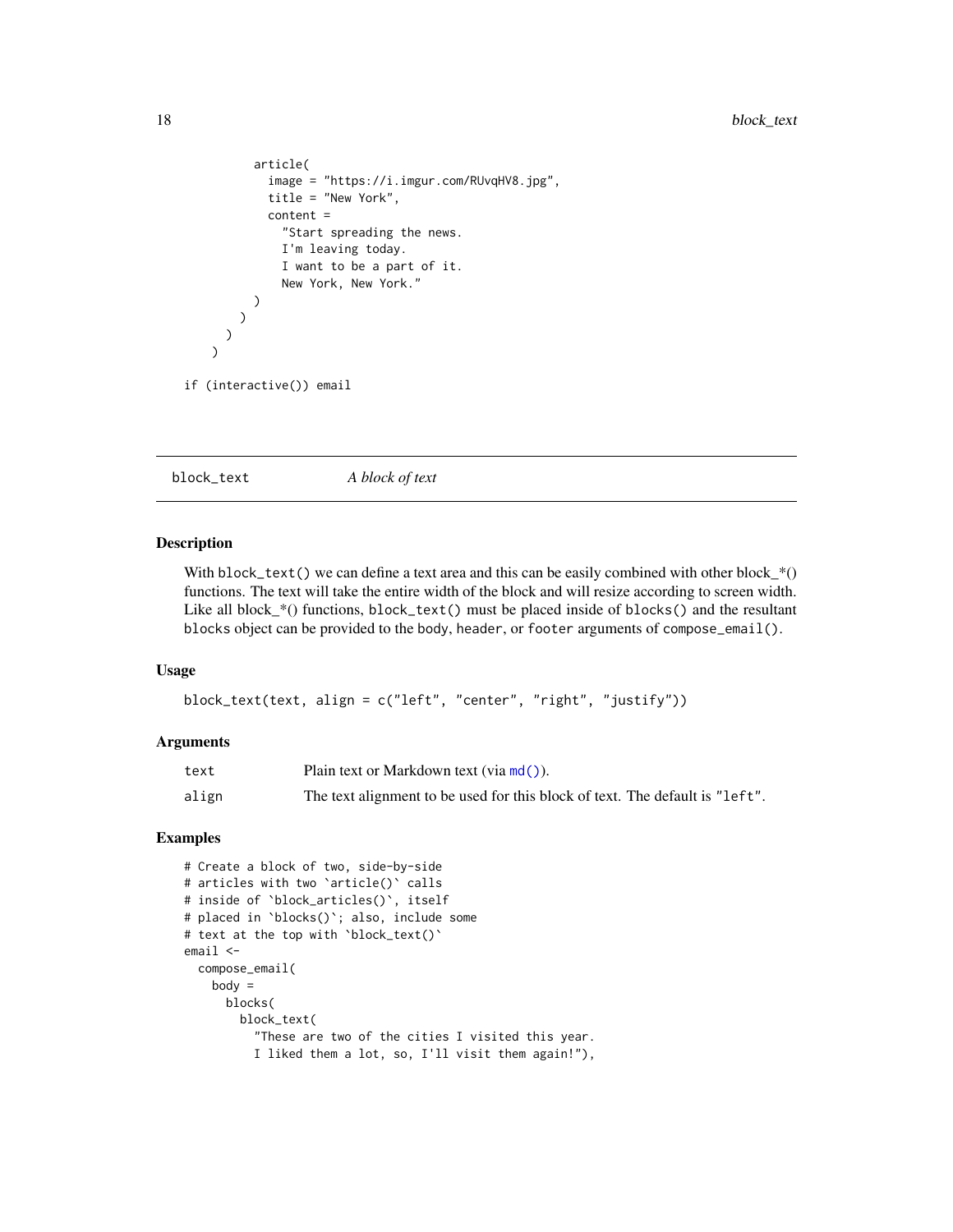```
block_articles(
      article(
        image = "https://i.imgur.com/dig0HQ2.jpg",
        title = "Los Angeles",
        content =
          "I want to live in Los Angeles.
          Not the one in Los Angeles.
          No, not the one in South California.
          They got one in South Patagonia."
      ),
      article(
        image = "https://i.imgur.com/RUvqHV8.jpg",
        title = "New York",
        content =
          "Start spreading the news.
          I'm leaving today.
          I want to be a part of it.
          New York, New York."
      )
   )
 )
\lambda
```
if (interactive()) email

block\_title *A block with large title text*

#### Description

With block\_title() we can define a title text area and this can be easily combined with other block  $*($ ) functions. The title will take the entire width of the block and will resize according to screen width. Like all block\_ $*($ ) functions, block\_title() must be placed inside of blocks() and the resultant blocks object can be provided to the body, header, or footer arguments of compose\_email().

#### Usage

```
block_title(title)
```
#### Arguments

title Plain text or Markdown text (via [md\(\)](#page-27-1)) for the title.

### Examples

# Create a block of two, side-by-side # articles with two `article()` calls # inside of `block\_articles()`, itself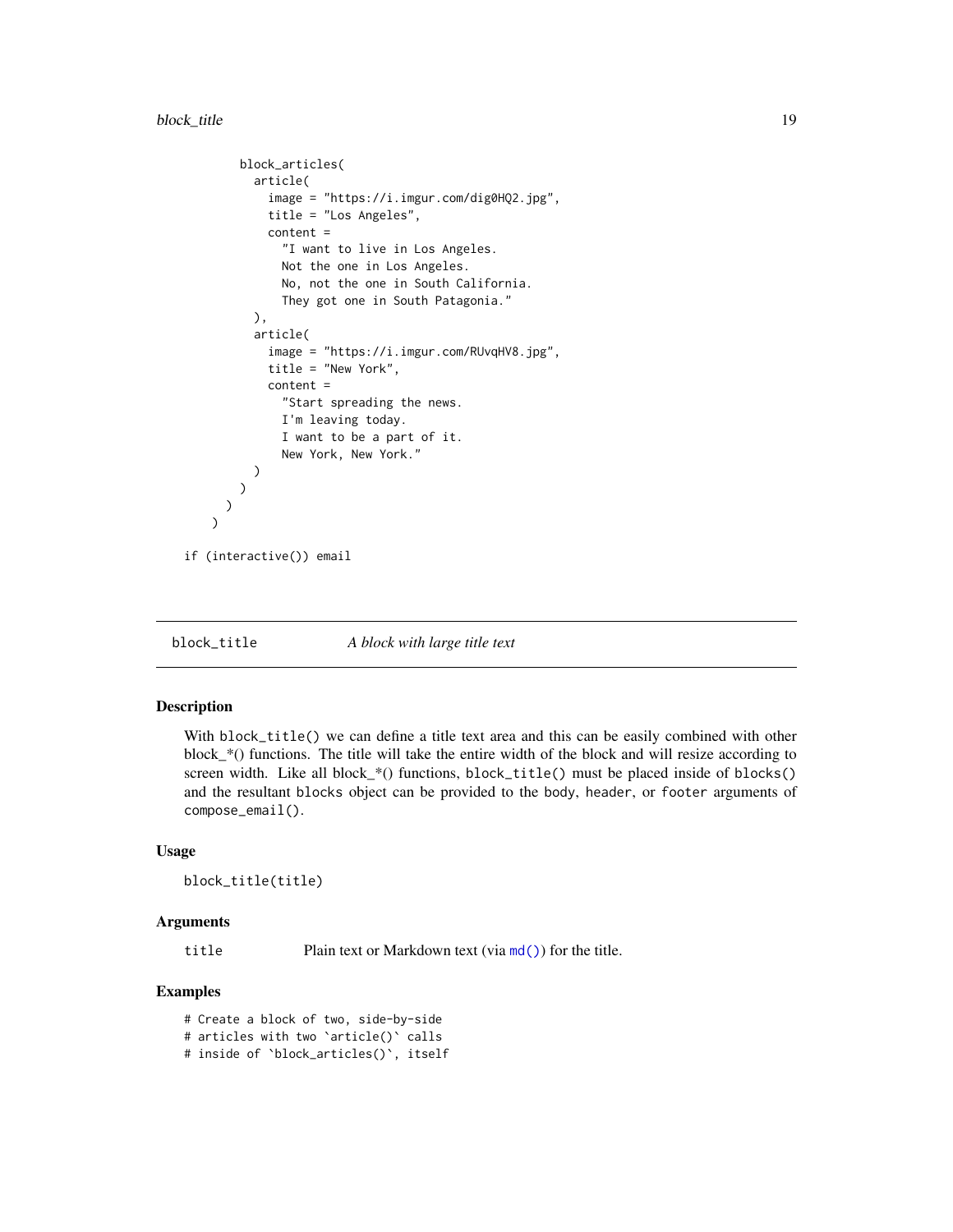```
# placed in `blocks()`; also, include a
# title at the top with `block_title()`
email <-
 compose_email(
   body =
     blocks(
       block_title("Two Cities I Visited Recently"),
        block_articles(
          article(
            image = "https://i.imgur.com/dig0HQ2.jpg",
            title = "Los Angeles",
            content =
              "I want to live in Los Angeles.
              Not the one in Los Angeles.
              No, not the one in South California.
              They got one in South Patagonia."
         ),
          article(
            image = "https://i.imgur.com/RUvqHV8.jpg",
            title = "New York",
            content =
              "Start spreading the news.
              I'm leaving today.
              I want to be a part of it.
              New York, New York."
         )
       )
     )
   )
if (interactive()) email
```
<span id="page-19-1"></span>compose\_email *Create the email message body*

#### Description

The compose\_email() function allows us to easily create an email message. We can incorporate character vectors into the message body, the header, or the footer.

#### Usage

```
compose_email(
 body = NULL,header = NULL,footer = NULL,
 title = NULL,
  ...,
  template = blastula_template
)
```
<span id="page-19-0"></span>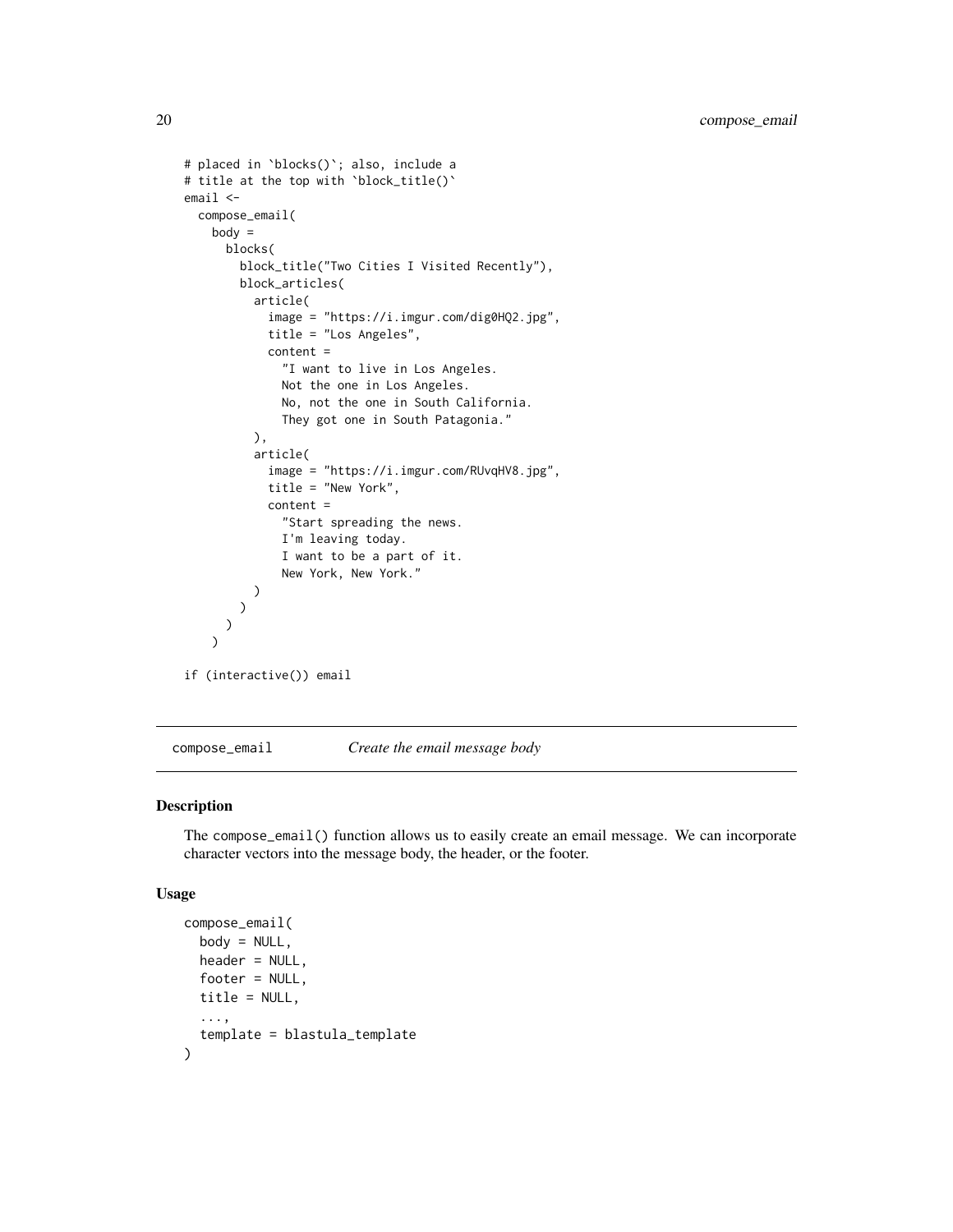<span id="page-20-0"></span>compose\_email 21

#### Arguments

| header, body, footer |                                                                                                                                                                                                                                                                                                                                                                                                                                                                                                                                                                              |
|----------------------|------------------------------------------------------------------------------------------------------------------------------------------------------------------------------------------------------------------------------------------------------------------------------------------------------------------------------------------------------------------------------------------------------------------------------------------------------------------------------------------------------------------------------------------------------------------------------|
|                      | The three layout sections for an email message (ordered from top to bottom).<br>Markdown text can be supplied to each of these by using the md() text helper<br>function. Alternatively, we can supply a set of block (and send of within<br>the blocks() function to take advantage of precomposed HTML blocks.                                                                                                                                                                                                                                                             |
| title                | The title of the email message. This is not the subject but the HTML title text<br>which may appear in limited circumstances.                                                                                                                                                                                                                                                                                                                                                                                                                                                |
| $\ddots$             | Additional arguments to pass to the template function. If you're using the de-<br>fault template, you can use font_family to control the base font, and content_width<br>to control the width of the main content; see blastula_template(). By de-<br>fault, the content_width is set to 1000px. Using widths less than 600px is<br>generally not advised but, if necessary, be sure to test such HTML emails with<br>a wide range of email clients before sending to the intended recipients. The<br>Outlook mail client (Windows, Desktop) does not respect content_width. |
| template             | An email template function to use. The default is blastula_template().                                                                                                                                                                                                                                                                                                                                                                                                                                                                                                       |

#### Value

An email\_message object.

```
# Create a simple email message using
# Markdown-formatted text in the `body`
# and 'footer' sections with the 'md()'
# text helper function
email <-
 compose_email(
   body = md("
## Hello!
This is an email message that was generated by the blastula package.
We can use **Markdown** formatting with the 'md()' function.
Cheers,
The blastula team
"),
  footer = md(
"
sent via the [blastula](https://rich-iannone.github.io/blastula) R package
")
)
# The email message can always be
# previewed by calling the object
if (interactive()) email
```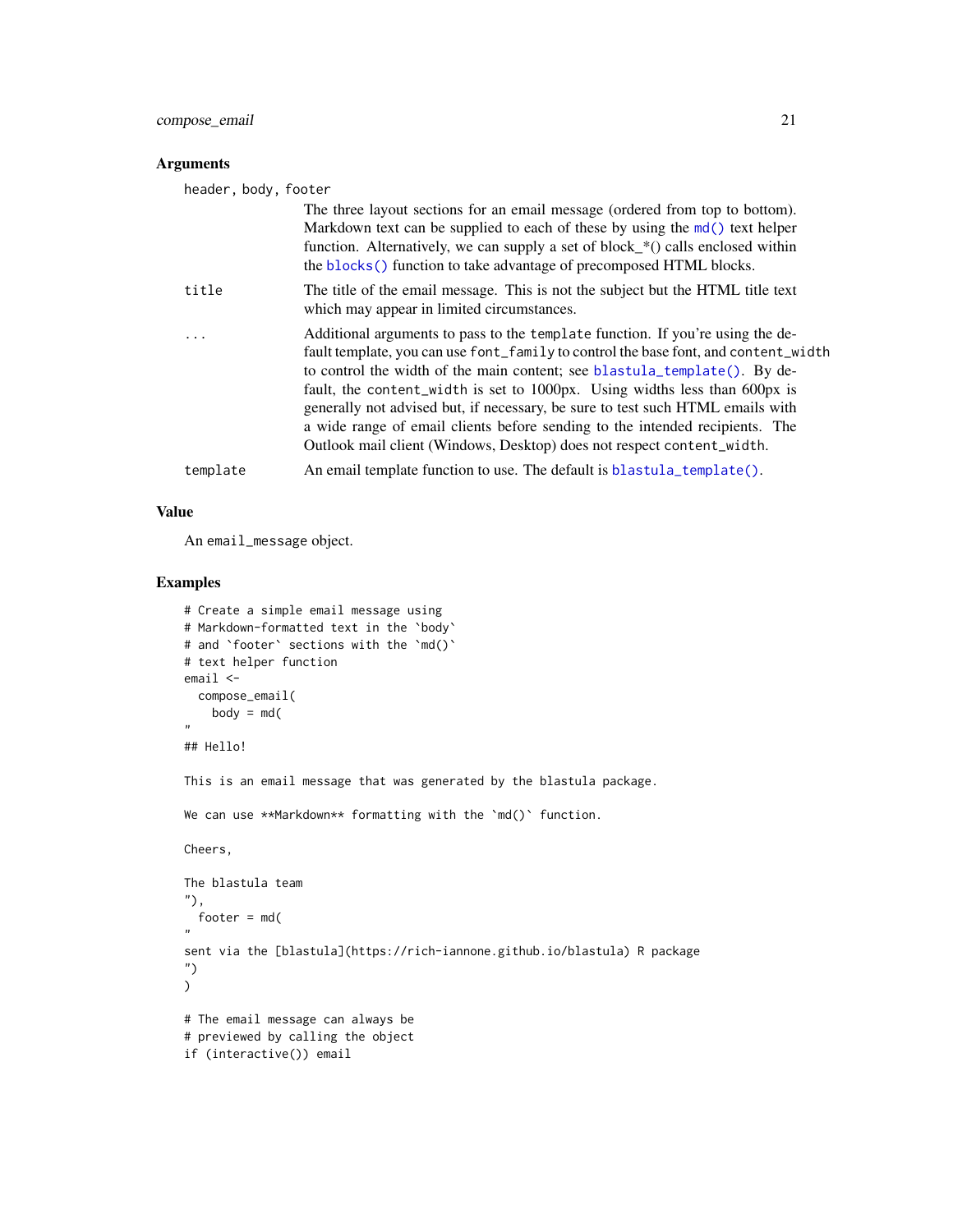<span id="page-21-1"></span><span id="page-21-0"></span>create\_smtp\_creds\_file

*Store SMTP credentials in a file*

#### Description

We can create a file with SMTP configuration and access credentials for the purpose of more easily sending email messages through [smtp\\_send\(\)](#page-31-1). With this file produced, the credentials helper [creds\\_file\(\)](#page-23-1) can be used in the credentials argument of [smtp\\_send\(\)](#page-31-1).

#### Usage

```
create_smtp_creds_file(
  file,
  user = NULL,
  provider = NULL,
  host = NULL,
  port = NULL,
  use\_ssl = NULL\mathcal{L}
```
#### Arguments

| file                | The output filename for the credentials file.                                                                                                                                                                                                                         |
|---------------------|-----------------------------------------------------------------------------------------------------------------------------------------------------------------------------------------------------------------------------------------------------------------------|
| user                | The username for the email account. Typically, this is the email address associ-<br>ated with the account.                                                                                                                                                            |
| provider            | An optional email provider shortname for autocompleting SMTP configuration<br>details (the host, port, use_ss1 options). Options currently include gmail,<br>outlook, and office 365. If nothing is provided then values for host, port,<br>and use_ss1 are expected. |
| host, port, use_ssl |                                                                                                                                                                                                                                                                       |
|                     | Configuration info for the SMTP server. The host and port parameters are the<br>address and port for the SMTP server. use_ss1 is an option as to whether to<br>allow the use of STARTTLS, if available: it should be TRUE unless you have a                           |

specific reason to set it to FALSE.

```
# Create a credentials file to make it
# much easier to send email out through
# Gmail with `smtp_send()`; name the
# file "gmail_creds"
# create_smtp_creds_file(
# file = "gmail_creds",
```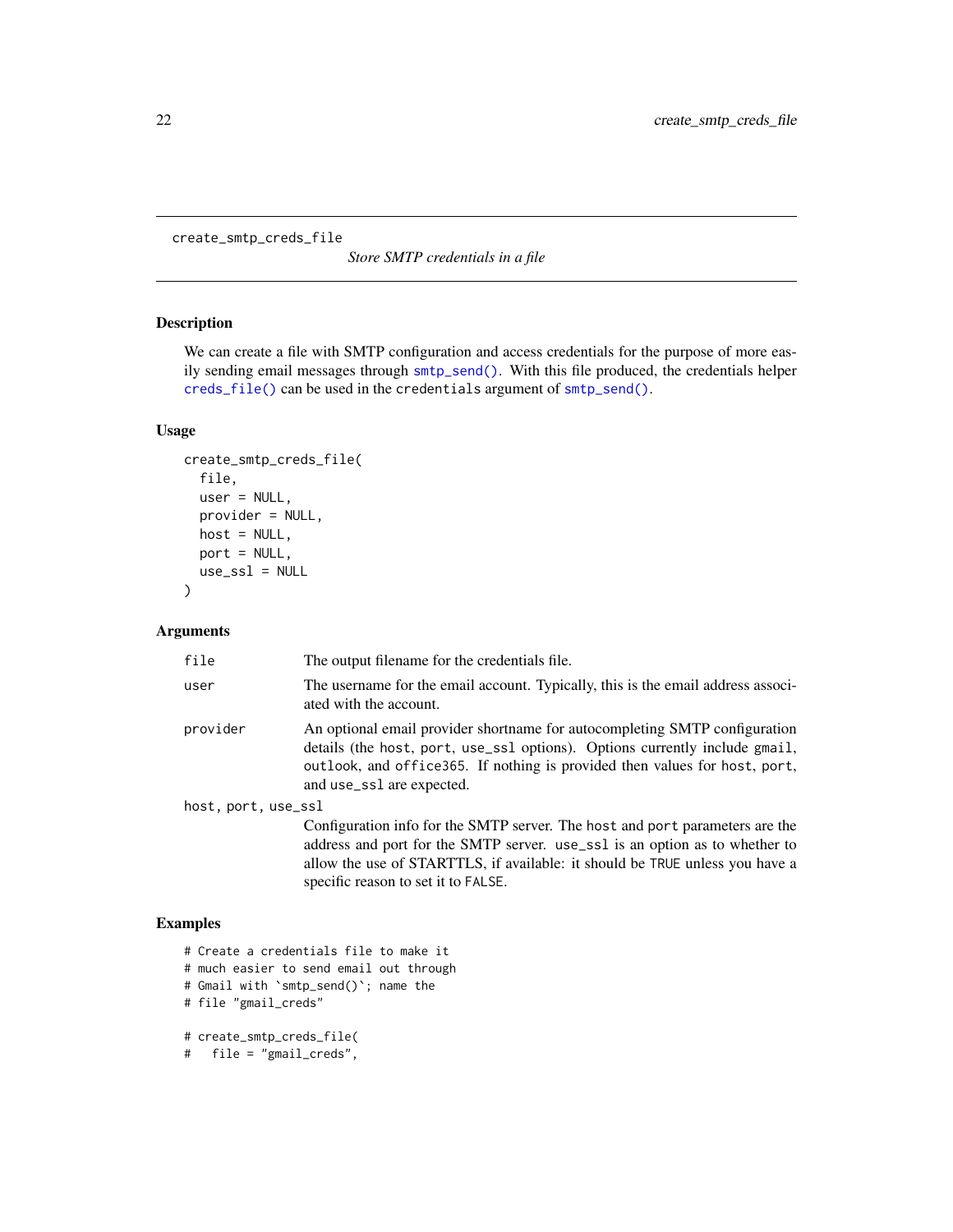```
# user = "user_name@gmail.com",
# provider = "gmail"
# )
```
<span id="page-22-1"></span>create\_smtp\_creds\_key *Store SMTP credentials in the system's key-value store*

# Description

We can set SMTP access credentials in the system-wide key-value store for the purpose of more easily sending email messages through [smtp\\_send\(\)](#page-31-1). With this key added, the credentials helper [creds\\_key\(\)](#page-23-1) can be used in the credentials argument of [smtp\\_send\(\)](#page-31-1) (the id value is used to unambiguously refer to each key).

#### Usage

```
create_smtp_creds_key(
  id,
  user = NULL,
  provider = NULL,
  host = NULL,
  port = NULL,
  use\_ssl = NULL,overwrite = FALSE
\mathcal{L}
```
#### Arguments

| id       | An identifying label for the keyname. The full key name is constructed in the fol-<br>lowing way: blastula-v1- <id>. This id value is what's needed later to either use<br/>the key with creds_key(), or, delete the key with delete_credential_key().<br/>A single, non-NA character, numeric, or integer value can be supplied here; the<br/>id will be coerced to a character value. If the id is supplied as a single character<br/>value, it cannot be an empty string and it cannot include hyphen characters.</id> |
|----------|---------------------------------------------------------------------------------------------------------------------------------------------------------------------------------------------------------------------------------------------------------------------------------------------------------------------------------------------------------------------------------------------------------------------------------------------------------------------------------------------------------------------------|
| user     | The username for the email account. Typically, this is the email address associ-<br>ated with the account.                                                                                                                                                                                                                                                                                                                                                                                                                |
| provider | An optional email provider shortname for autocompleting SMTP configuration<br>details (the host, port, use_ssl options). Options currently include gmail,<br>outlook, and office365. If nothing is provided then values for host, port,<br>and use_ss1 are expected.                                                                                                                                                                                                                                                      |
| host     | Configuration info for the SMTP server. The host and port parameters are the<br>address and port for the SMTP server. use_ss1 is an option as to whether to<br>allow the use of STARTTLS, if available: it should be TRUE unless you have a<br>specific reason to set it to FALSE.                                                                                                                                                                                                                                        |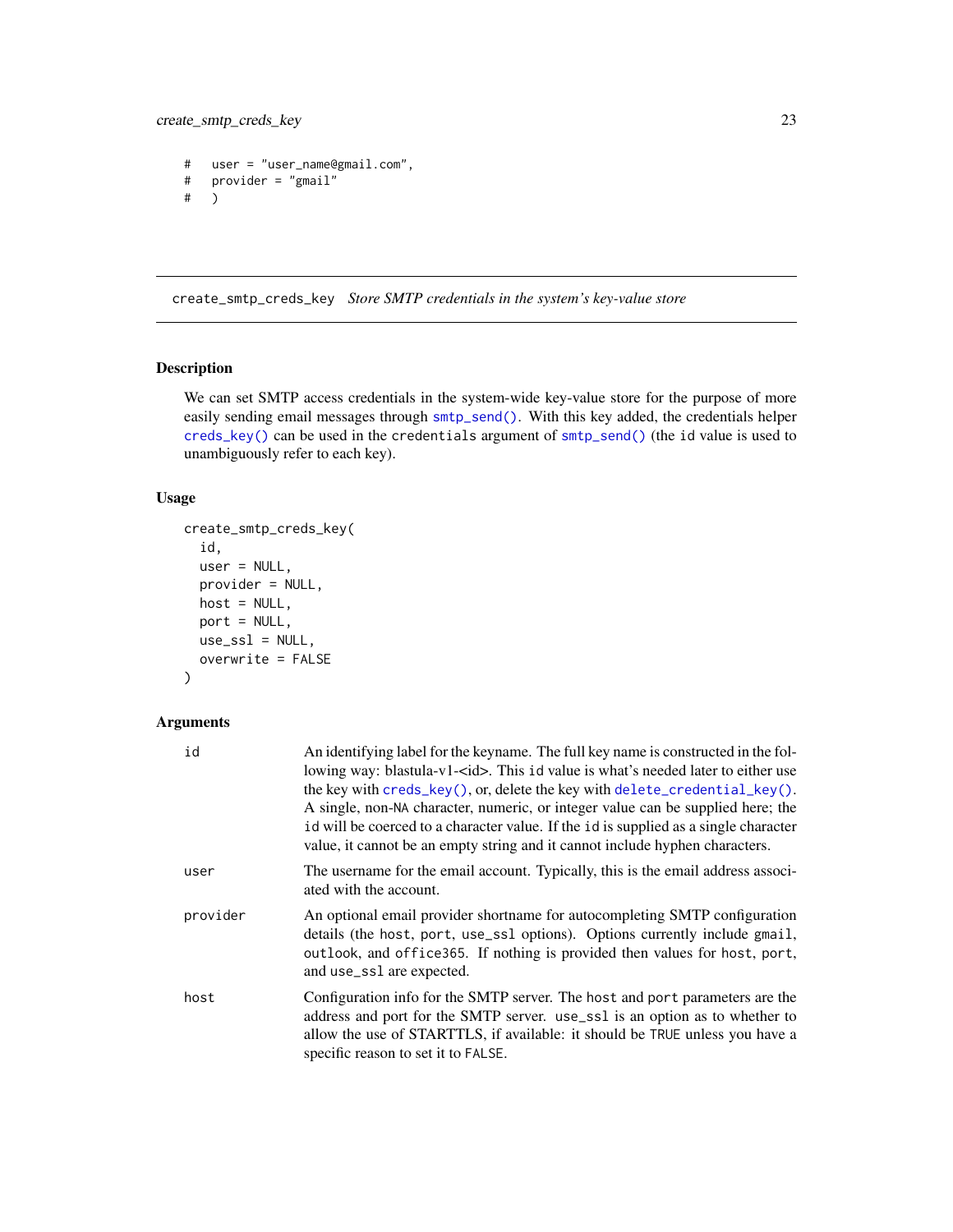<span id="page-23-0"></span>

| port      | Configuration info for the SMTP server. The host and port parameters are the<br>address and port for the SMTP server. use_ss1 is an option as to whether to<br>allow the use of STARTTLS, if available: it should be TRUE unless you have a<br>specific reason to set it to FALSE. |
|-----------|------------------------------------------------------------------------------------------------------------------------------------------------------------------------------------------------------------------------------------------------------------------------------------|
| $use$ ssl | Configuration info for the SMTP server. The host and port parameters are the<br>address and port for the SMTP server. use_ss1 is an option as to whether to<br>allow the use of STARTTLS, if available: it should be TRUE unless you have a<br>specific reason to set it to FALSE. |
| overwrite | An option that controls the overwriting of existing keys with the same id value.<br>By default, this is FALSE (where overwriting is prohibited).                                                                                                                                   |

#### Details

Support for setting keys through create\_smtp\_creds\_key() is provided through the keyring package. This function cannot be used without that package being available on the system. We can use install.packages("keyring") to install keyring.

#### Examples

```
# Store SMTP credentials using the
# system's secure key-value store to
# make it much easier to send email
# out through Gmail with `smtp_send()`;
# provide the `id` of "gmail_creds"
# create_smtp_creds_key(
# id = "gmail_creds",
# provider = "gmail",
# user = "user_name@gmail.com",
# )
```
credential\_helpers *Helpers for supplying SMTP credentials*

#### <span id="page-23-1"></span>Description

These helper functions, the credential helpers, are used to supply SMTP configuration and authorization information for the [smtp\\_send\(\)](#page-31-1) function. The [creds\\_file\(\)](#page-23-1), [creds\\_anonymous\(\)](#page-23-1), [creds\\_key\(\)](#page-23-1), and [creds\(\)](#page-23-1) functions are to be used expressly with the credentials argument of [smtp\\_send\(\)](#page-31-1).

#### Usage

```
creds(user = NULL, provider = NULL, host = NULL, port = NULL, use_ssl = TRUE)
```
creds\_anonymous(provider = NULL, host = NULL, port = NULL, use\_ssl = TRUE)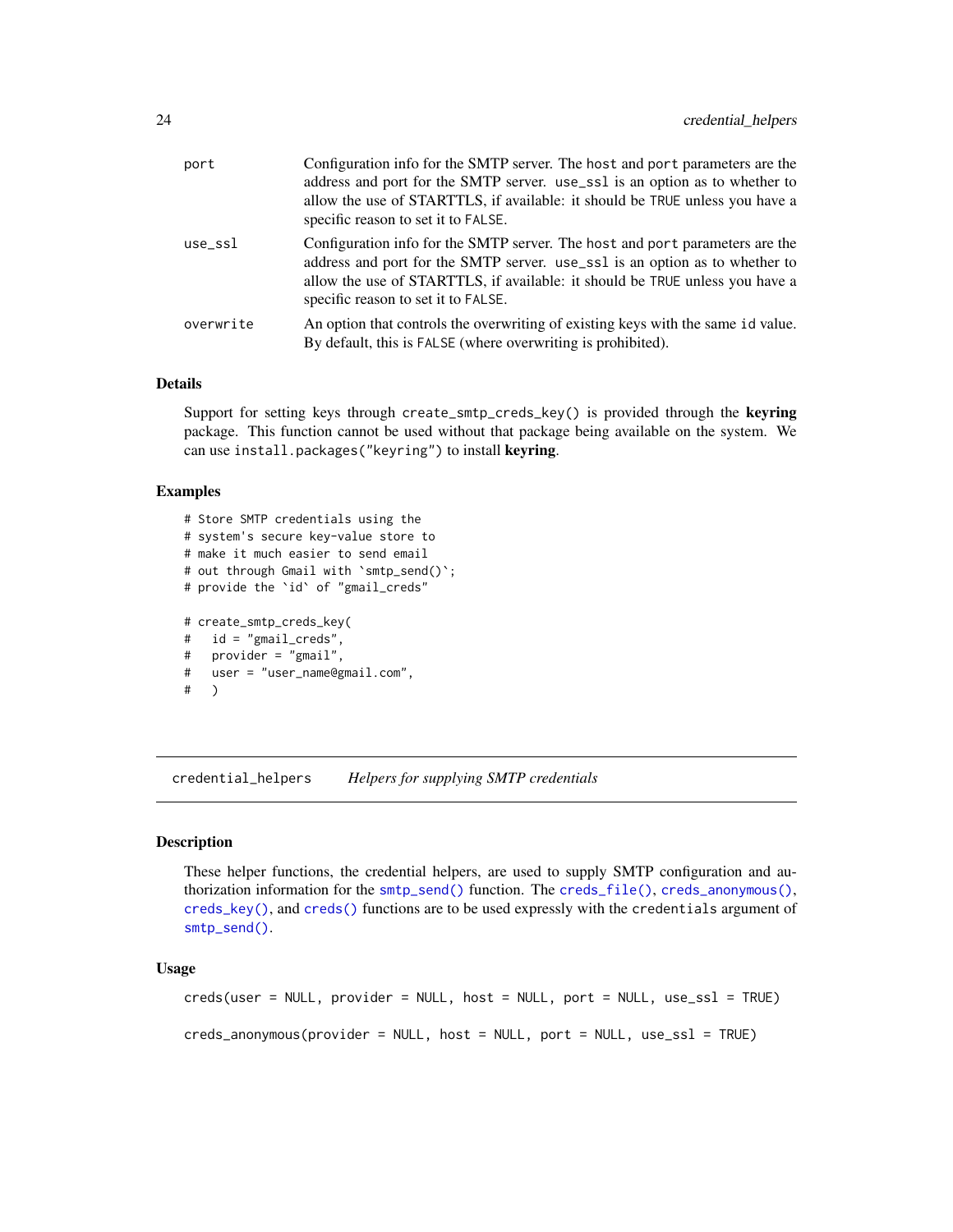## <span id="page-24-0"></span>credential\_helpers 25

```
creds_envvar(
 user = NULL,
 pass_envvar = "SMTP_PASSWORD",
 provider = NULL,
 host = NULL,
 port = NULL,
 use\_ssl = TRUE)
creds_key(id)
creds_file(file)
```
# Arguments

| user                | The username for the email account. Typically, this is the email address associ-<br>ated with the account.                                                                                                                                                                                                                                                                                           |
|---------------------|------------------------------------------------------------------------------------------------------------------------------------------------------------------------------------------------------------------------------------------------------------------------------------------------------------------------------------------------------------------------------------------------------|
| provider            | An optional email provider shortname for autocompleting SMTP configuration<br>details (the host, port, use_ss1 options). Options currently include gmail,<br>outlook, and office365. If nothing is provided then values for host, port,<br>and use_ss1 are expected.                                                                                                                                 |
| host, port, use_ssl |                                                                                                                                                                                                                                                                                                                                                                                                      |
|                     | Configuration info for the SMTP server. The host and port parameters are the<br>address and port for the SMTP server; use_ss1 is an option as to whether to use<br>SSL: supply a TRUE or FALSE value.                                                                                                                                                                                                |
| pass_envvar         | The name of the environment variable that holds the value for an email account<br>password. This is only used in the creds_envvar() credential helper function.                                                                                                                                                                                                                                      |
| id                  | When using the $c$ reds_key() credential helper, the ID value of the key (in the<br>system key-value store) needs to be given here. This was explicitly provided<br>when using the create_smtp_creds_key() function (with its own id argu-<br>ment). To get an information table with all available <b>blastula</b> keys in the key-<br>value store, we can use the view_credential_keys() function. |
| file                | When using the $\c{c}$ reds_file() credential helper, we need to specify the location<br>of the credential file, and, this is where that is done. The credential file was<br>ideally generated by the create_smtp_creds_file() function.                                                                                                                                                             |

# Details

The [creds\(\)](#page-23-1) credential helper allows for manual specification of SMTP configuration and authentication.

The [creds\\_anonymous\(\)](#page-23-1) credential helper is similar to [creds\(\)](#page-23-1) but provides convenient defaults for authenticating anonymously with an SMTP server.

The [creds\\_key\(\)](#page-23-1) credential helper gets credentials stored in the system-wide key-value store. We can set that key and the credentials data using the [create\\_smtp\\_creds\\_key\(\)](#page-22-1) function.

The [creds\\_file\(\)](#page-23-1) credential helper is used to obtain credentials from a file stored on disk. We can create that file using the [create\\_smtp\\_creds\\_file\(\)](#page-21-1) function.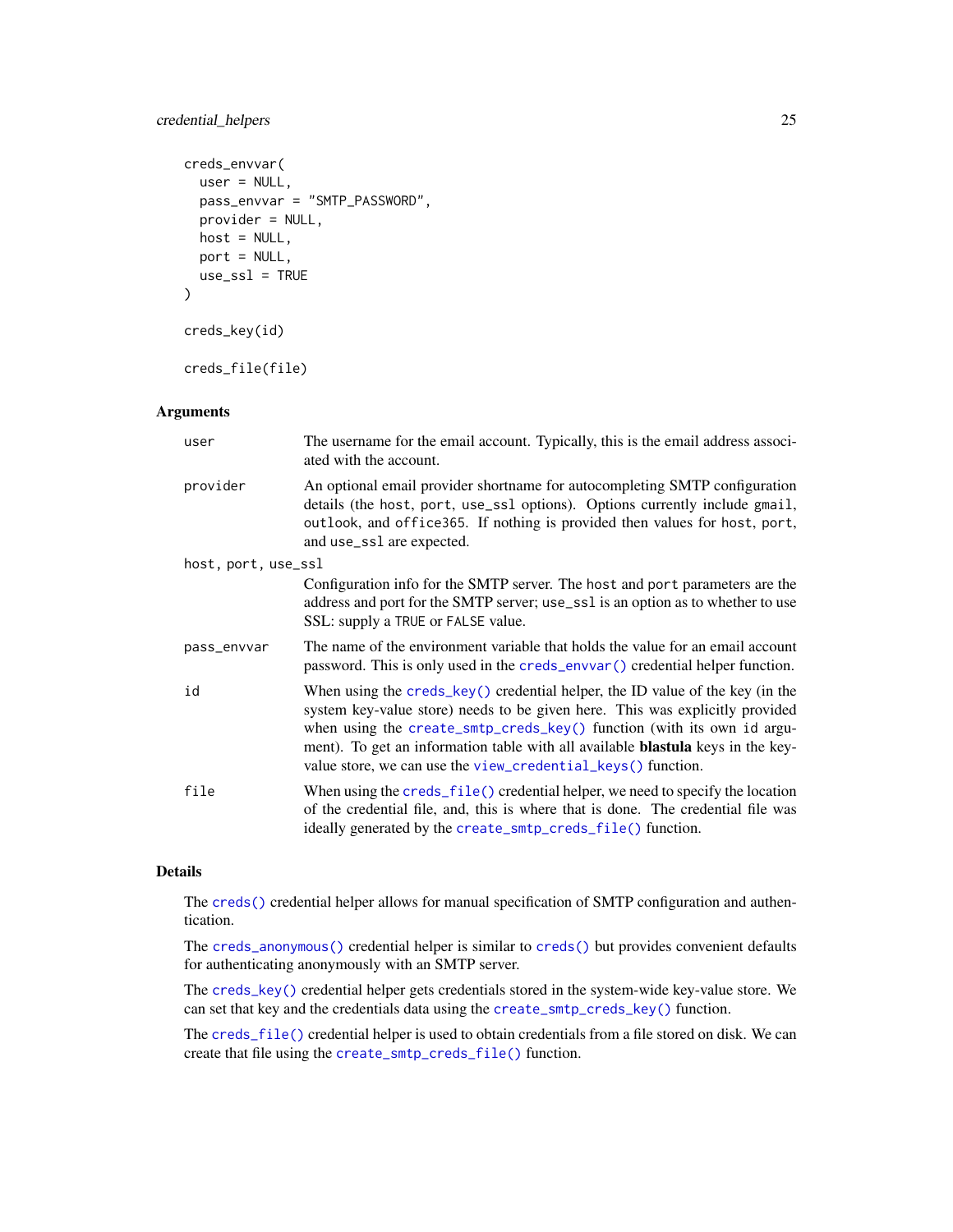The [creds\\_envvar\(\)](#page-23-1) credential helper reads the password from the SMTP\_PASSWORD environment variable (or an environment variable name that you specify). If using environment variables for other parameters, call [Sys.getenv\(\)](#page-0-0) manually (e.g. user = Sys.getenv("SMTP\_USER")).

#### Value

A credentials list object.

delete\_all\_credential\_keys *Delete all* blastula *credential keys*

#### Description

The delete\_all\_credential\_keys() function deletes all blastula credential keys, giving you a clean slate. Should specific keys need to be deleted, the [delete\\_credential\\_key\(\)](#page-26-1) could be used (one call per credential key to delete). Before using delete\_all\_credential\_keys(), it may be useful to see which keys are available in the key-value store. For that, use the [view\\_credential\\_keys\(\)](#page-37-1) function.

#### Usage

```
delete_all_credential_keys()
```
#### Details

Support for using the delete\_all\_credential\_keys() function (and for doing any credential key management) is provided through the **keyring** package. This function cannot be used without that package being available on the system. We can use install.packages("keyring") to install keyring.

- # Delete all blastula credential keys
- # in the system's key-value store

```
# delete_all_credential_keys()
```
<span id="page-25-0"></span>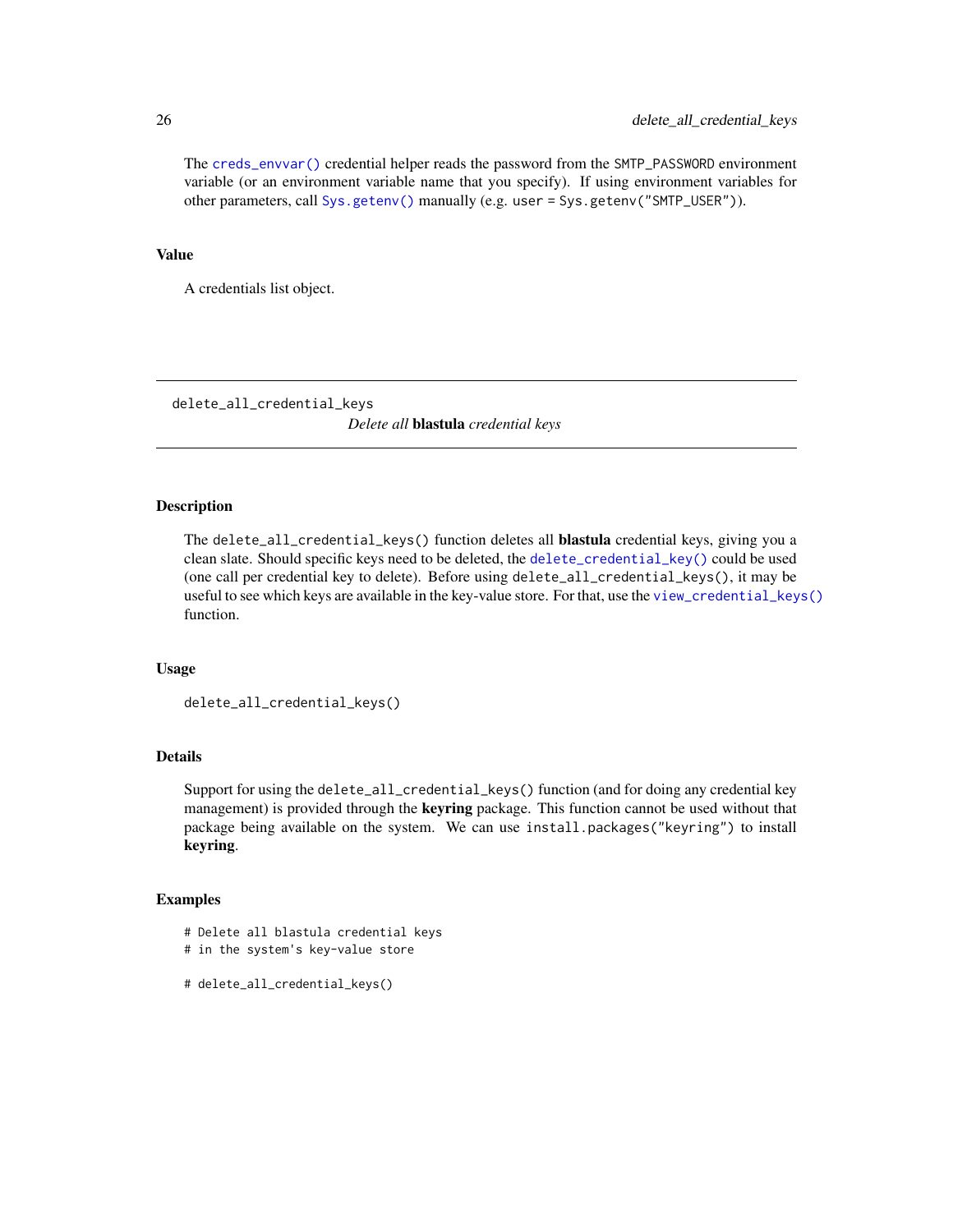<span id="page-26-1"></span><span id="page-26-0"></span>delete\_credential\_key *Delete a single* blastula *credential key*

#### Description

It may be important to delete a credential key and the delete\_credential\_key() function makes this possible. To understand which keys are available in the key-value store (and to get their id values), use the [view\\_credential\\_keys\(\)](#page-37-1) function.

#### Usage

```
delete_credential_key(id)
```
#### Arguments

id The identifying label for the credential key. Use the same id that was used to create the key with the [create\\_smtp\\_creds\\_key\(\)](#page-22-1) function.

#### **Details**

Support for using the delete\_credential\_key() function (and for doing any credential key management) is provided through the keyring package. This function cannot be used without that package being available on the system. We can use install.packages("keyring") to install keyring.

# Examples

```
# Delete the credential key with
```

```
# the `id` value of "outlook"
```

```
# delete_credential_key("outlook")
```
get\_html\_str *Get the HTML content of an email message*

#### Description

Get the HTML content string from an email\_message object as a single-length character vector.

#### Usage

get\_html\_str(message)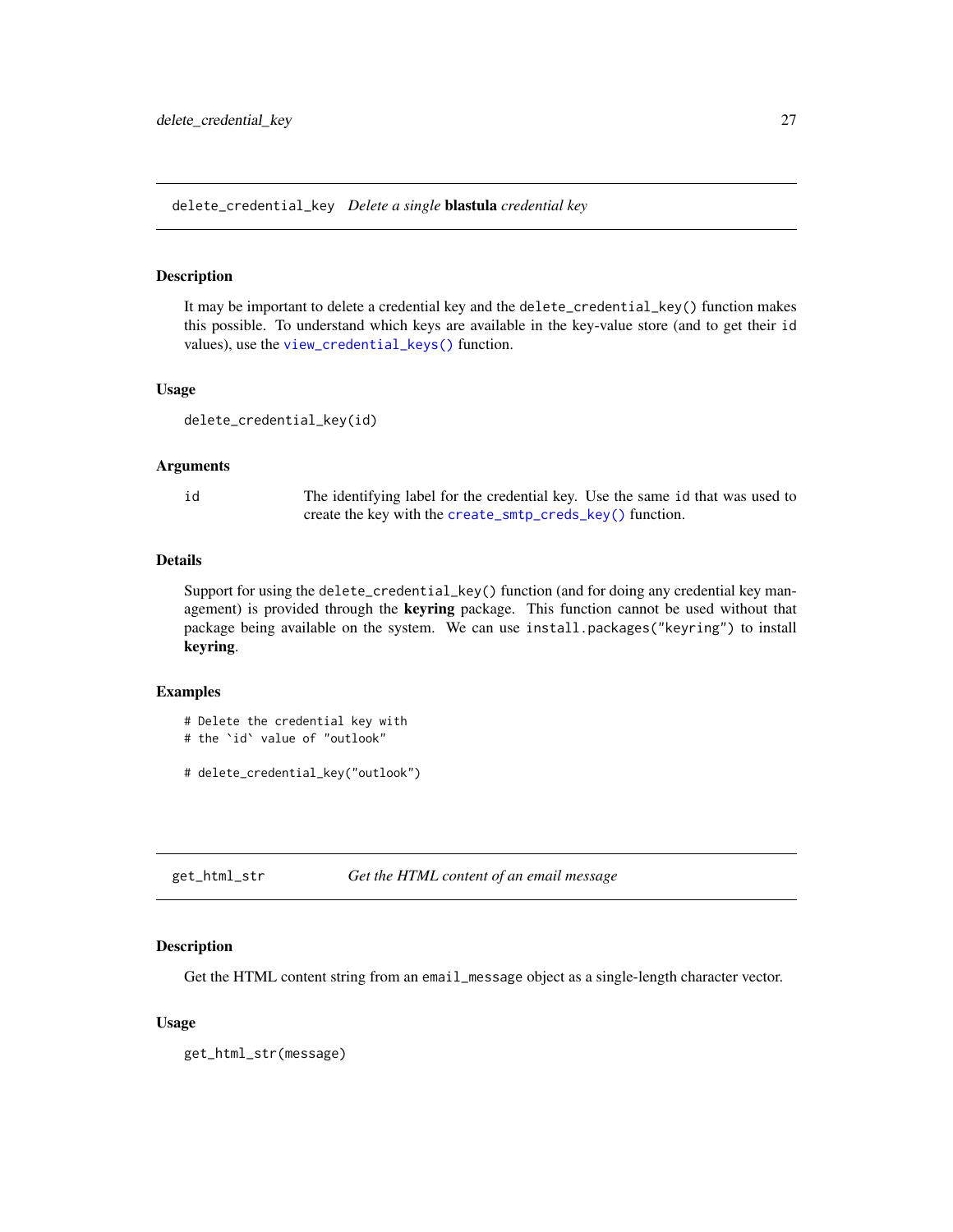#### <span id="page-27-0"></span>**Arguments**

message The email message object, as created by the compose\_email() function. The object's class is email\_message

#### Value

A character object containing the email message's HTML content.

<span id="page-27-1"></span>md *Interpret input text as Markdown-formatted text*

# Description

Interpret input text as Markdown-formatted text

## Usage

md(text)

#### Arguments

text The text that is understood to contain Markdown formatting.

#### Value

A character object that is tagged for a Markdown-to-HTML transformation. A rendered HTML object.

prepare\_rsc\_example\_files

*Prepare example files for RStudio Connect emailing with R Markdown*

#### Description

A set of example files relevant to emailing with R Markdown in RStudio Connect can be spawned in a specified location. There is a set of three files that work together to provide a full report, an emailable version of that report, and a file attachment; these files are:

#### Usage

prepare\_rsc\_example\_files(path = NULL)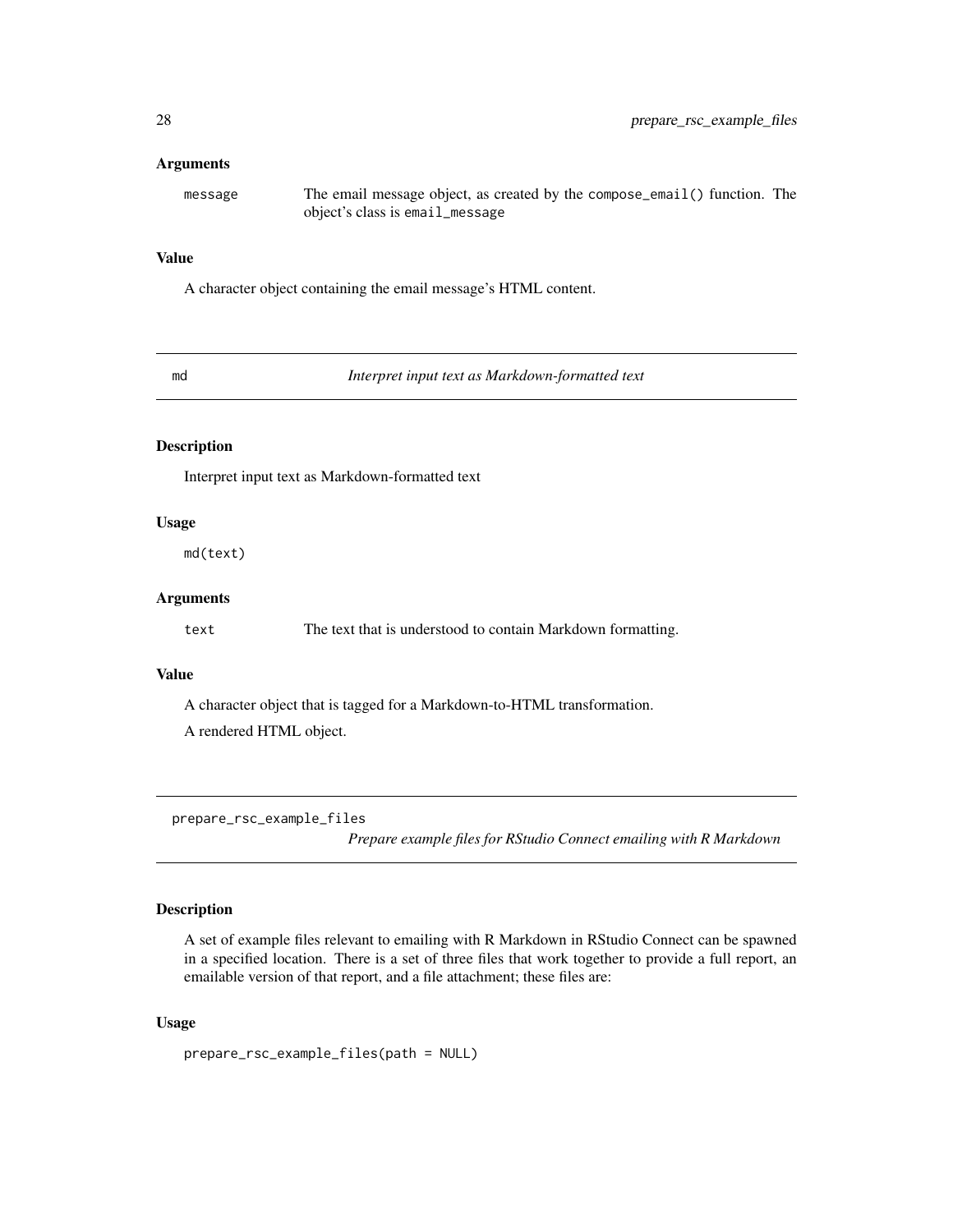#### <span id="page-28-0"></span>Arguments

path The location to which the files (in a subdirectory named "connect\_examples") will be written. The path needs to exist but the aforementioned subdirectory is not required to be present.

#### Details

- "connect-example-main.Rmd": The main R Markdown document. Contains a report template culminating in a final R code chunk that has calls to [render\\_connect\\_email\(\)](#page-29-2) and [attach\\_connect\\_email\(\)](#page-9-1).
- "connect-example-email.Rmd": An R Markdown document that contains the email message. It is associated with the main R Markdown document by incorporating some of its content (i.e., by reusing chunk names and extending assigned values). It uses the blastula::blastula\_email output type in the YAML front matter.
- "austin\_home\_sales.csv": A CSV file that will be included as an attachment by way of the attachments argument in the [attach\\_connect\\_email\(\)](#page-9-1) function call within the main R Markdown document.

The main report and associated email can be published by opening "connect-example-main.Rmd" and pressing the Publish button at the top-right of the Editor pane (please ensure beforehand that you are set up work with RStudio Connect). If asked "What do you want to publish?", choose the first option where only the "connect-example-main" document is published. All three files should be checked in the final dialog box, press the Publish button to publish to RStudio Connect.

There is also the single "connect-example-text-only.Rmd" file that, when published, serves as a mechanism to send a text-only email. The content of the email is specified directly in the single [attach\\_connect\\_email\(\)](#page-9-1) function call and all other text in the R Markdown file is disregarded.

prepare\_test\_message *Prepare a email test message object*

#### Description

Create an email test message object, which is helpful for sending a test message with the smtp\_send() function.

#### Usage

```
prepare_test_message(incl_ggplot = FALSE, incl_image = FALSE)
```
#### Arguments

| incl_ggplot | An option to include a ggplot plot within the body of the test message. This<br>requires that the <b>ggplot2</b> package is installed. By default, this is FALSE. |
|-------------|-------------------------------------------------------------------------------------------------------------------------------------------------------------------|
| incl_image  | An option to include a test image within the body of the test message. By default,<br>this is FALSE.                                                              |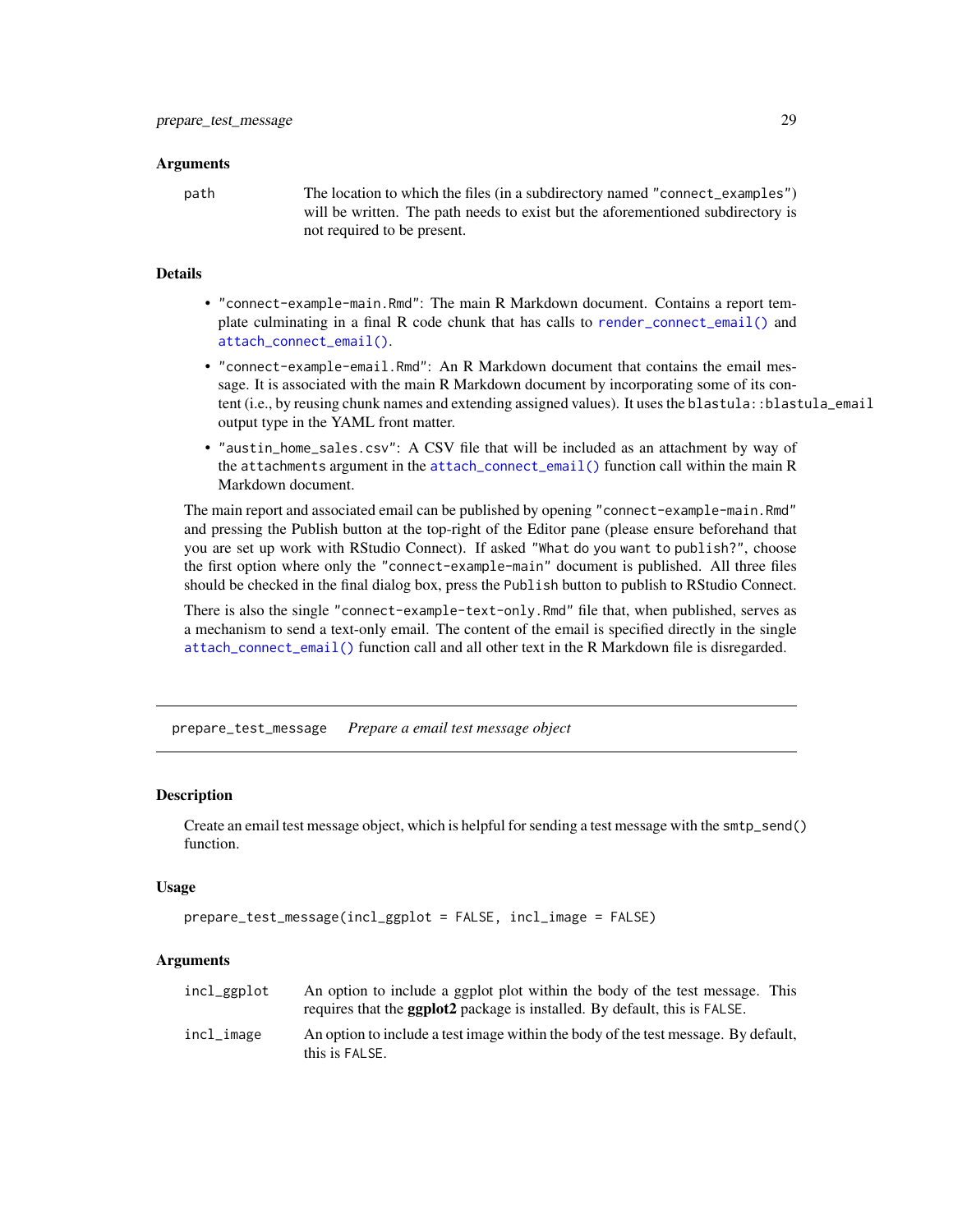## Value

An email\_message object.

#### Examples

```
# Create a credentials file to send
# a test message via Gmail's SMTP
# (this file is named "gmail_secret")
# create_smtp_creds_file(
# file = "gmail_secret",
# user = "sender@email.com",
# provider = "gmail"
# )
# Send oneself a test message to
# test these new SMTP settings and
# to ensure that the message appears
# correctly in the email client
# prepare_test_message() %>%
# smtp_send(
# from = "sender@email.com",
# to = "sender@email.com",
# subject = "Test Message",
# credentials = creds_file(
# file = "gmail_secret"
# )
# )
```
<span id="page-29-1"></span>render\_email *R Markdown render functions for the* blastula\_email *output format*

# <span id="page-29-2"></span>Description

The render\_email() and render\_connect\_email() functions both allow for rendering an an email message. We can supply an R Markdown document (.Rmd) with the output specified as output: blastula::blastula\_email. While the render\_email() and render\_connect\_email() functions have similar arguments, the render\_connect\_email() is preferred when publishing to the RStudio Connect service. It allows for the inclusion of a predefined footer that contains useful links for email recipients.

#### Usage

```
render_email(
  input,
  envir = parent.frame(),
  quiet = TRUE,
```
<span id="page-29-0"></span>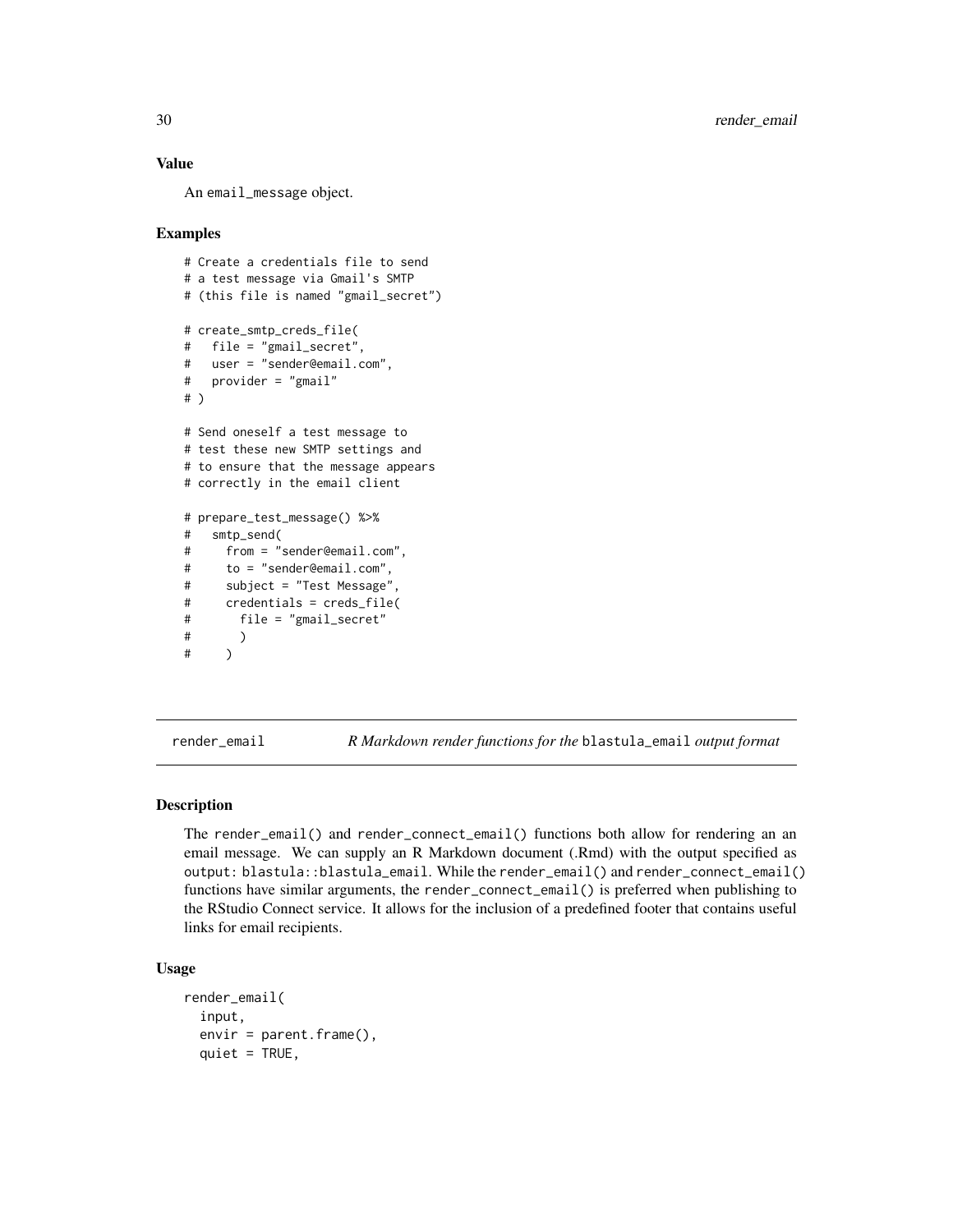## <span id="page-30-0"></span>send\_by\_mailgun 31

```
output_options = list(),
 render_options = list()
\mathcal{L}render_connect_email(
  input,
  connect_footer = TRUE,
 envir = parent.frame(),
  quiet = TRUE,
 output_options = list(),
  render_options = list()
\mathcal{L}
```
#### Arguments

| input                          | The input file to be rendered. This should be an R Markdown document (.Rmd)<br>with the output specified as output: blastula::blastula_email.                                                                                           |
|--------------------------------|-----------------------------------------------------------------------------------------------------------------------------------------------------------------------------------------------------------------------------------------|
| envir                          | The environment in which the code chunks are to be evaluated during knitting.                                                                                                                                                           |
| quiet                          | An option to suppress printing of the command line output from Pandoc during<br>rendering. By default, this is set to TRUE.                                                                                                             |
| output_options, render_options |                                                                                                                                                                                                                                         |
|                                | Lists of options can be used to augment the rendering of the email message.<br>The output_options list will be passed as the output_options argument of<br>$r$ markdown:: render(). The render options list is for providing additional |
|                                | arguments to rmarkdown:: render(). By default, both lists are empty.                                                                                                                                                                    |
| connect_footer                 | Should a prepared footer message with links be included in the rendered email?<br>This argument is only available in the render_connect_email() function and<br>is set to TRUE by default.                                              |

send\_by\_mailgun *Send an email message through the Mailgun API*

## Description

Send an email message via the Mailgun API. This requires an account with Mailgun.

#### Usage

```
send_by_mailgun(message, subject = NULL, from, recipients, url, api_key)
```
## Arguments

| message | The email message object, as created by the compose_email() function. The |
|---------|---------------------------------------------------------------------------|
|         | object's class is email_message                                           |
| subject | The subject of the email.                                                 |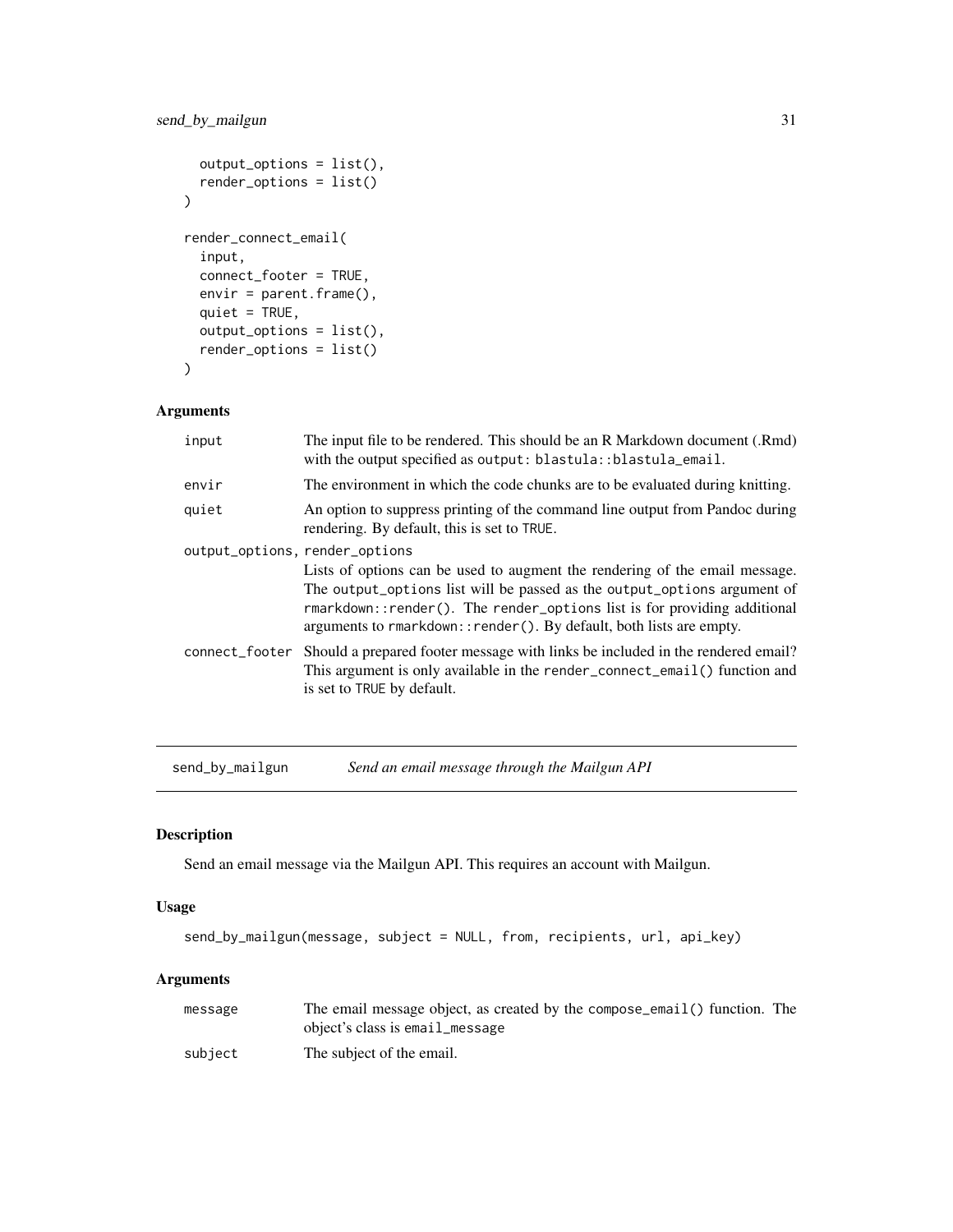<span id="page-31-0"></span>

| from       | The email address of the sender. This does not have to be the same email that is<br>associated with the account actually sending the message. |
|------------|-----------------------------------------------------------------------------------------------------------------------------------------------|
| recipients | A vector of email addresses.                                                                                                                  |
| url        | The URL for the sending domain.                                                                                                               |
| api_key    | The API key registered to the Mailgun service.                                                                                                |

### Examples

```
# Create a simple email message using
# Markdown formatting
# email <-
# compose_email(
# body = "
# Hello!
#
# ## This a section heading
#
# We can use Markdown formatting \
# to **embolden** text or to add \
# *emphasis*. This is exciting, \
# right?
#
# Cheers")
# Generate a vector of recipients
# recipient_list <-
# c("person_1@site.net",
# "person_2@site.net")
# Send it to multiple people through
# the Mailgun API
# email %>%
# send_by_mailgun(
# subject = "Sent through Mailgun",
# from = "The Sender <sender@send.org>",
# recipients = recipient_list,
# url = "<..mailgun_sending_domain..>",
# api = "<..mailgun_api_key..>")
```
<span id="page-31-1"></span>smtp\_send *Send an email message through SMTP*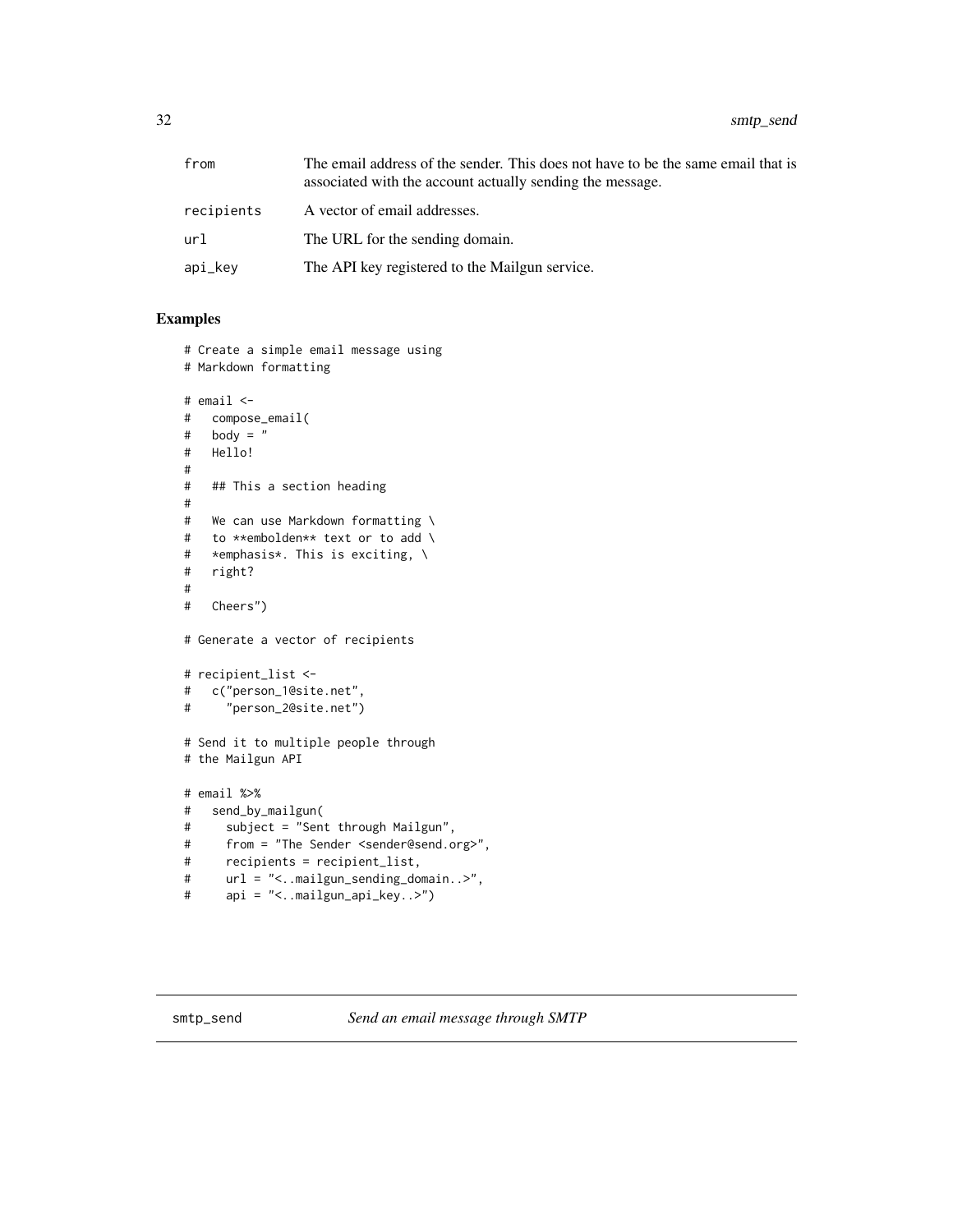## <span id="page-32-0"></span>smtp\_send 33

# Description

Send an email message to one or more recipients via an SMTP server. The email message required as input to smtp\_send() has to be created by using the [compose\\_email\(\)](#page-19-1) function. The email\_message object can be previewed by printing the object, where the HTML preview will show how the message should appear in recipients' email clients. File attachments can be added to the email object by using the [add\\_attachment\(\)](#page-2-1) function (one call per attachment) prior to sending through this function.

#### Usage

```
smtp_send(
 email,
  to,
  from,
  subject = NULL,cc = NULL,bcc = NULL,credentials = NULL,
 creds_file = "deprecated",
  verbose = FALSE
\lambda
```
## Arguments

| email       | The email message object, as created by the compose_email() function. The<br>object's class is email_message.                                                                                                                                                                                                                                                                                                                                                                                                                                                                                              |
|-------------|------------------------------------------------------------------------------------------------------------------------------------------------------------------------------------------------------------------------------------------------------------------------------------------------------------------------------------------------------------------------------------------------------------------------------------------------------------------------------------------------------------------------------------------------------------------------------------------------------------|
| to          | A vector of email addresses serving as primary recipients for the message. For<br>secondary recipients, use the cc and bcc arguments. A named character vector<br>can be used to specify the recipient names along with the their email address<br>$(e.g., c("Jane Doe" = "jane_doe@example.com").$                                                                                                                                                                                                                                                                                                        |
| from        | The email address of the sender. Often this needs to be the same email ad-<br>dress that is associated with the account actually sending the message. As with<br>to, cc, and bcc, we can either supply a single email address or use a named<br>character vector with the sender name and email address (e.g., $c$ ("John Doe" =<br>"john_doe@example.com")).                                                                                                                                                                                                                                              |
| subject     | The subject of the message, which is usually a brief summary of the topic of<br>the message. If not provided, an empty string will be used (which is handled<br>differently by email clients).                                                                                                                                                                                                                                                                                                                                                                                                             |
| cc, bcc     | A vector of email addresses for sending the message as a carbon copy or blind<br>carbon copy. The CC list pertains to recipients that are to receive a copy of a<br>message that is addressed primarily to others. The CC listing of recipients is vis-<br>ible to all other recipients of the message. The BCC list differs in that those re-<br>cipients will be concealed from all other recipients (including those on the BCC<br>list). A named character vector can be used to specify the recipient names along<br>with the their email address (e.g., c("Joe Public" = "joe_public@example.com")). |
| credentials | One of three credential helper functions must be used here: (1) $c$ reds(), (2)<br>$creds_{key}($ , or (3) $creds_{file}()$ . The first, $creds()$ , allows for a manual                                                                                                                                                                                                                                                                                                                                                                                                                                   |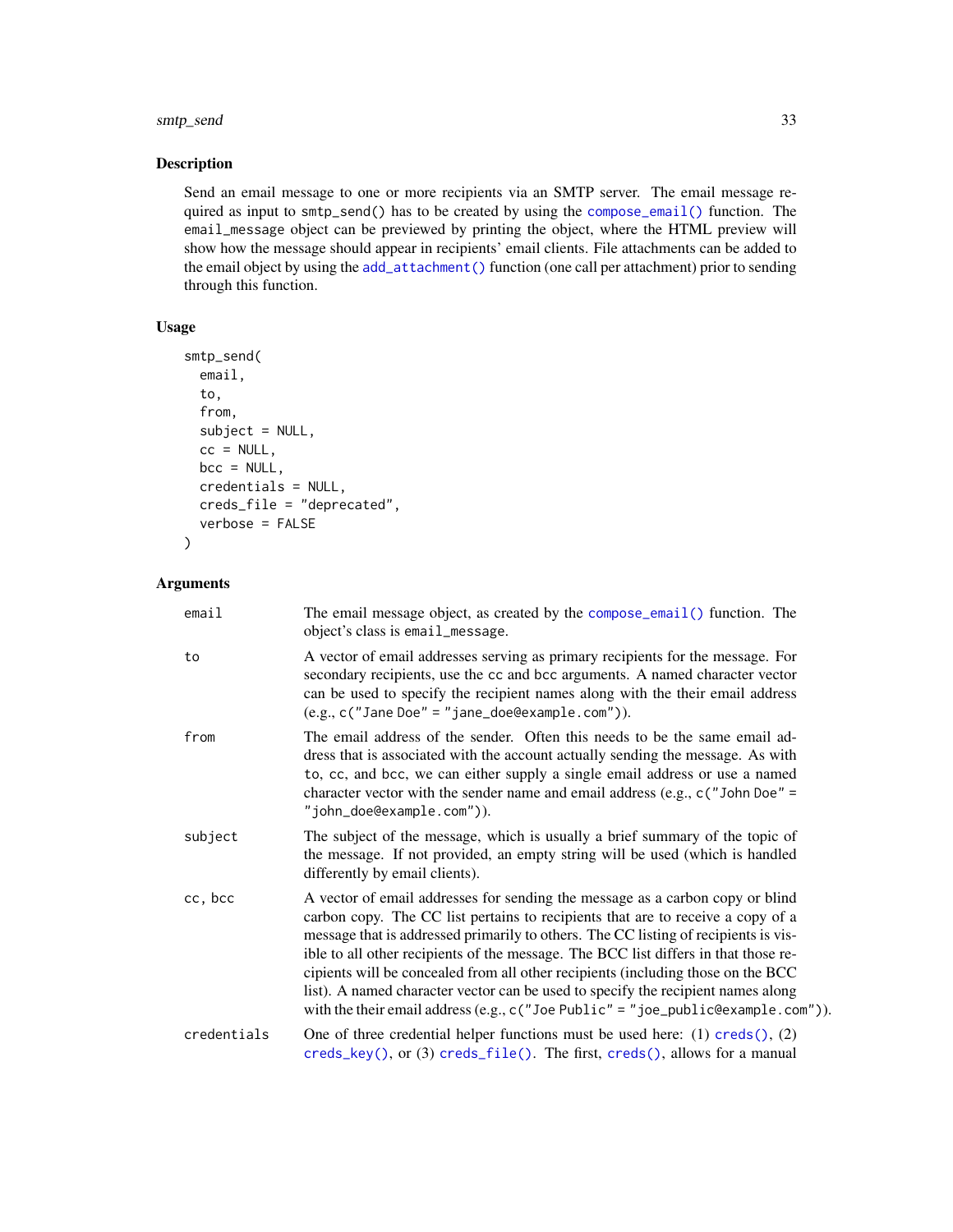<span id="page-33-0"></span>

|            | specification of SMTP configuration and credentials within that helper function.<br>This is the most secure method for supplying credentials as they aren't written to<br>disk. The creds_key() function is used if credentials are stored in the system-<br>wide key-value store, through use of the create_smtp_creds_key() function.<br>The creds_file() helper function relies on a credentials file stored on disk.<br>Such a file is created using the create_smtp_creds_file() function. |
|------------|-------------------------------------------------------------------------------------------------------------------------------------------------------------------------------------------------------------------------------------------------------------------------------------------------------------------------------------------------------------------------------------------------------------------------------------------------------------------------------------------------|
| creds_file | An option to specify a credentials file. As this argument is deprecated, please<br>consider using credentials = $\text{creds\_file}(\text{efile})$ instead.                                                                                                                                                                                                                                                                                                                                     |
| verbose    | Should verbose output from the internal curl send_mail() call be printed?<br>While the username and password will likely be echoed during the exchange,<br>such information is encoded and won't be stored on the user's system.                                                                                                                                                                                                                                                                |

#### Details

We can avoid re-entering SMTP configuration and credentials information by retrieving this information either from disk (with the file generated by use of the [create\\_smtp\\_creds\\_file\(\)](#page-21-1) function), or, from the system's key-value store (with the key set by the [create\\_smtp\\_creds\\_key\(\)](#page-22-1) function).

```
# Before sending out an email through
# SMTP, we need an `email_message`
# object; for the purpose of a simple
# example, we can use the function
# `prepare_test_message()` to create
# a test version of an email (although
# we'd normally use `compose_email()`)
email <- prepare_test_message()
# The `email` message can be sent
# through the `smtp_send()` function
# so long as we supply the appropriate
# credentials; The following three
# examples provide scenarios for both
# the creation of credentials and their
# retrieval within the `credentials`
# argument of `smtp_send()`
# (1) Providing the credentials info
# directly via the `creds()` helper
# (the most secure means of supplying
# credentials information)
# email %>%
# smtp_send(
# from = "sender@email.com",
```

```
# to = "recipient@email.com",
```

```
# credentials = creds(
```

```
# provider = "gmail",
```

```
# user = "sender@email.com")
```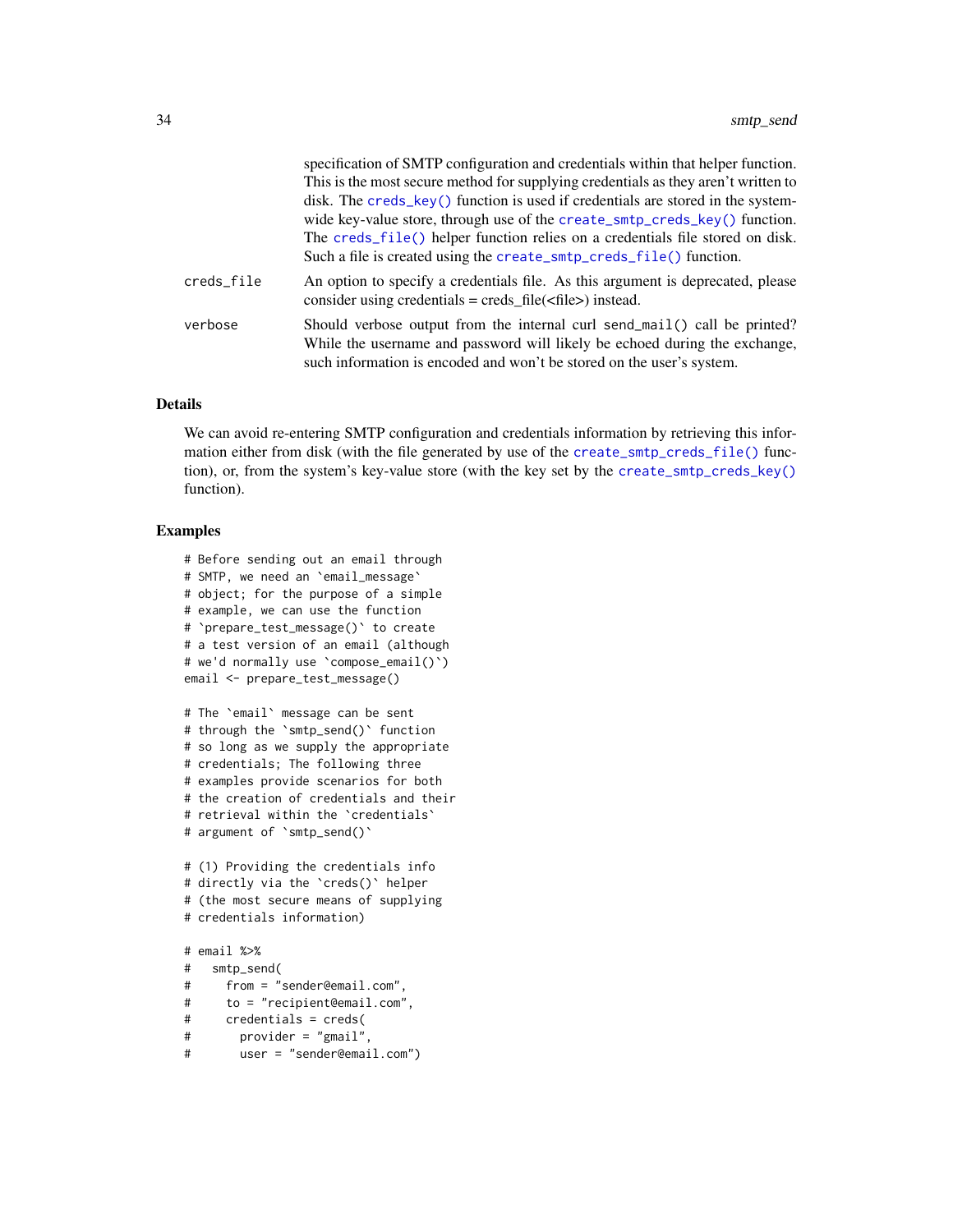<span id="page-34-0"></span>social\_link 35

```
# )
# (2) Using a credentials key (with
# the `create_smtp_creds_key()` and
# `creds_key()` functions)
# create_smtp_creds_key(
# id = "gmail",
# user = "sender@email.com",
# provider = "gmail"
# )
# email %>%
# smtp_send(
# from = "sender@email.com",
# to = "recipient@email.com",
# credentials = creds_key(
# "gmail"
# )
# )
# (3) Using a credentials file (with
# the `create_smtp_creds_file()` and
# `creds_file()` functions)
# create_smtp_creds_file(
# file = "gmail_secret",
# user = "sender@email.com",
# provider = "gmail"
# )
# email %>%
# smtp_send(
# from = "sender@email.com",
# to = "recipient@email.com",
# credentials = creds_file(
# "gmail_secret")
# )
```
social\_link *Specify the components of a social link*

#### Description

The social\_link() function is used exclusively within block\_social\_links() with as many calls as the number of social sharing icons/links required. By providing a supported service name, a hosted icon image can be used. A link must be provided; it will be part of social sharing icon. All icons are rounded, transparent, and consist of a single color, or level of gray.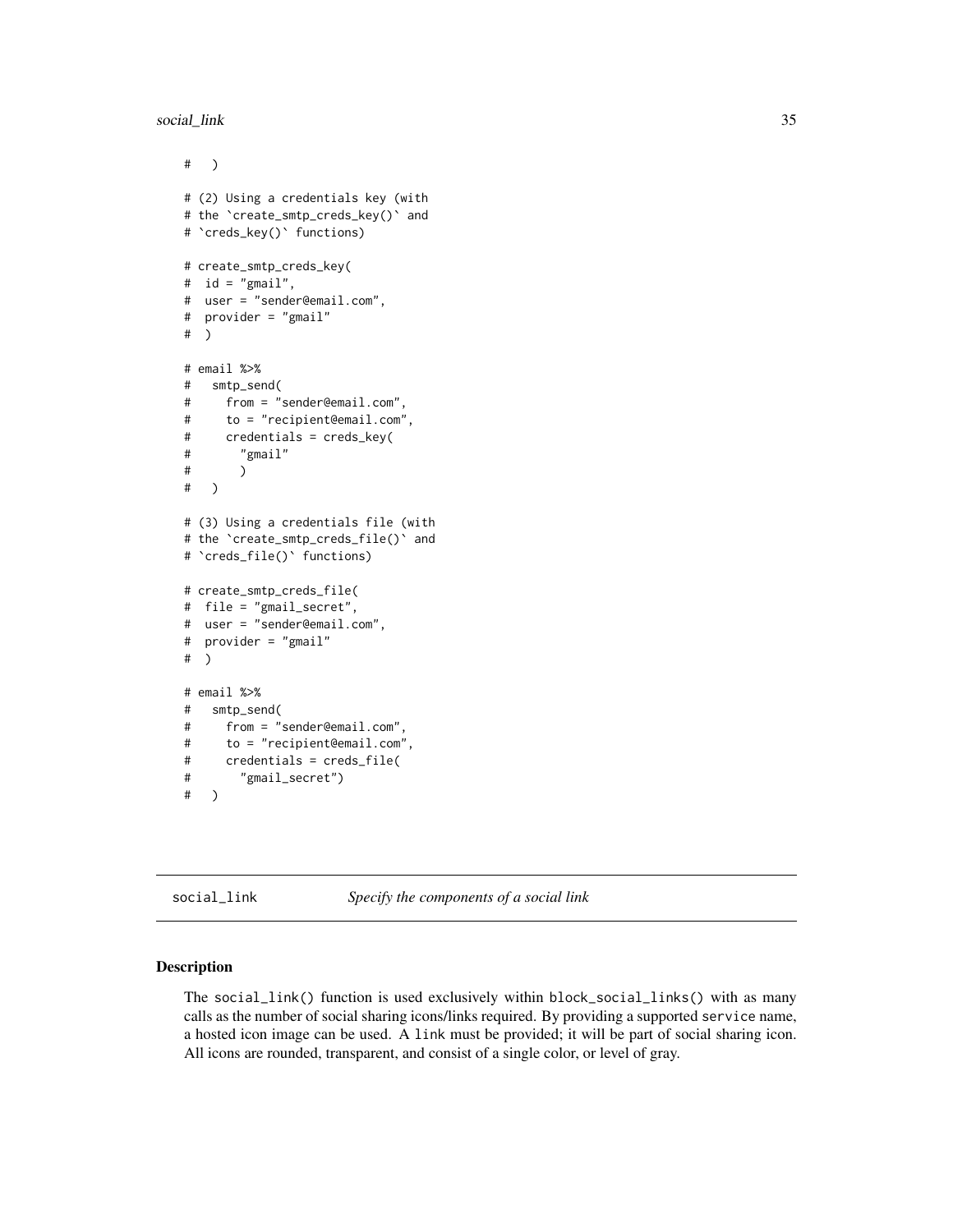#### Usage

```
social_link(service, link, variant = NULL, alt = NULL)
```
#### Arguments

| service | Either the name of a social sharing service or either of website, email, or rss.                                                                                                                                                       |
|---------|----------------------------------------------------------------------------------------------------------------------------------------------------------------------------------------------------------------------------------------|
| link    | The relevant link to content on the service.                                                                                                                                                                                           |
| variant | The variant of the icon to use. Options include bw (black and white, the default),<br>color, dark_gray, gray, and light_gray.                                                                                                          |
| alt     | Text description of image passed to the alt attribute inside of the image ( <img/> )<br>tag for use when image loading is disabled and on screen readers. If not sup-<br>plied, then the name of the service will be used as alt text. |

#### Details

The following social sharing services have hosted icons available:

- Twitter Micro-blogging internet service.
- GitHub Web-based hosting service for software development projects using Git.
- Facebook Global online social networking service.
- Instagram Online photo-sharing and social networking service.
- LinkedIn Social networking service for people in professional occupations.
- YouTube Video-sharing service owned by Google.
- Vimeo An ad-free open video platform.
- Behance A site for self-promotion of design projects.
- Dribbble Online community for showcasing user-made artwork.
- Pinterest Photo-sharing and publishing website for discovering interesting things.
- 500px Online platform for photographers to gain global exposure.
- Yelp Local-search service powered by crowd-sourced reviews.
- TripAdvisor Travel and restaurant website with reviews and accommodation bookings.
- WordPress Blogging platform and content management system.
- Blogger A blog-publishing service hosted by Google.
- Tumblr Micro-blogging and social networking website.
- Deezer Web-based music streaming service.
- SoundCloud A music sharing website and publishing tool for music distribution.
- Meetup A service used to organize online groups that host in-person events.
- Etsy An e-commerce website focused on handmade or vintage items and supplies.
- Reddit A social news aggregation, web content rating, and discussion website.
- Stack Overflow Question and answer site for professional and enthusiast programmers.
- Youku A video hosting service for user-made and professionally produced videos.
- Sina Weibo Micro-blogging website and one of the biggest social media platforms in China.
- QQ Instant messaging software service developed by Tencent.
- Douban A Chinese social networking service with a reputation for high-quality content.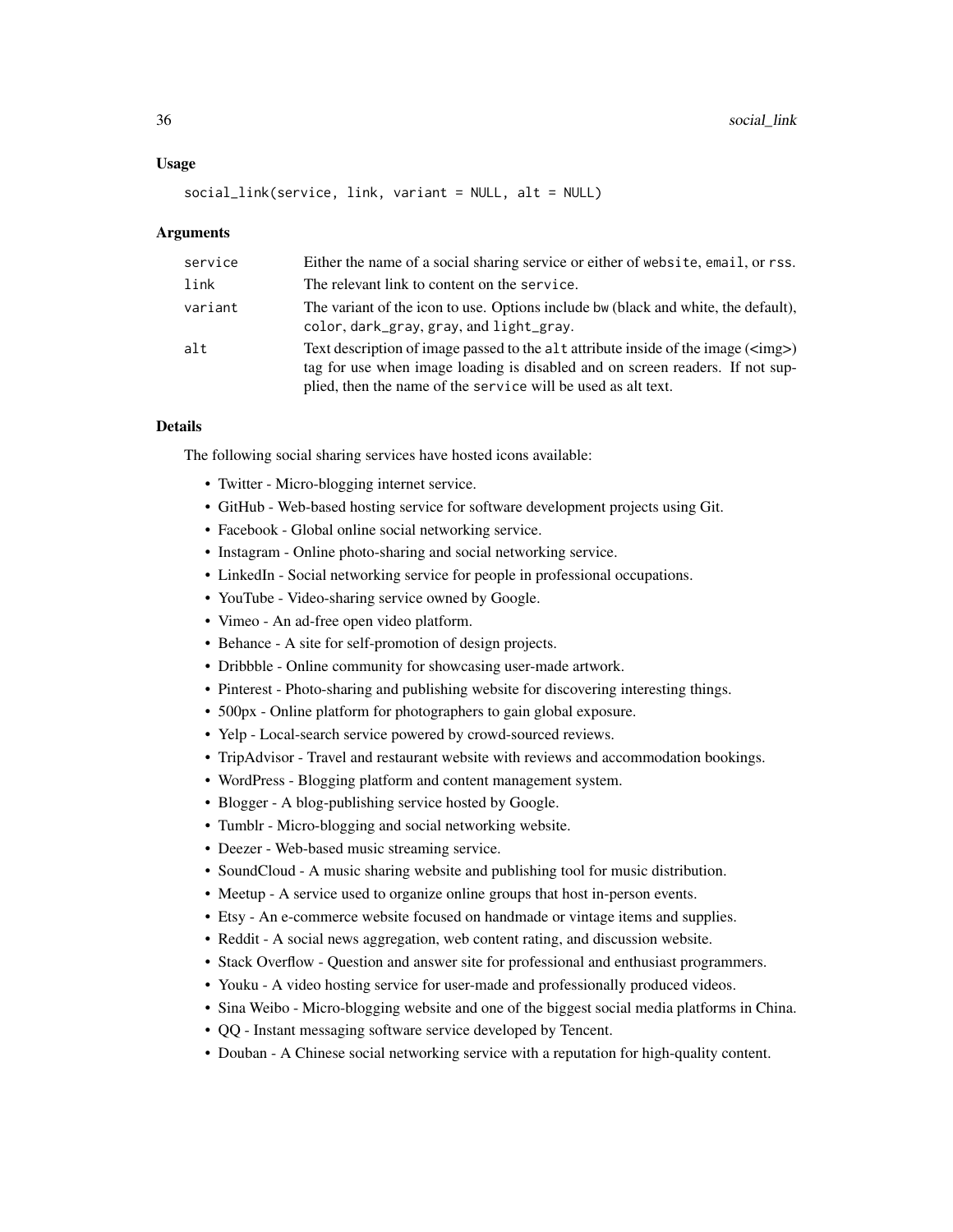#### social\_link 37

```
# Create an email message with some
# articles in the `body`; in the footer,
# add some social sharing icons linking
# to web content
email <-
  compose_email(
   body =
      blocks(
        block_title("Exciting Travel Destinations"),
        block_articles(
          article(
            image = "https://i.imgur.com/dxSXzGb.jpg",
            title = "Hong Kong",
            content =
              "Once home to fishermen and farmers,
              modern Hong Kong is a teeming,
              commercially-vibrant metropolis where
              Chinese and Western influences fuse."
          ),
          article(
            image = "https://i.imgur.com/bJzVIrG.jpg",
            title = "Australia",
            content =
              "Australia ranks as one of the best
              places to live in the world by all
              indices of income, human development,
              healthcare, and civil rights."
          )
        )
      ),
    footer =
      blocks(
        block_text("Thanks for reading! Find us here:"),
        block_social_links(
          social_link(
            service = "pinterest",
            link = "https://www.pinterest.ca/TravelLeisure/",
            variant = "color"
          ),
          social_link(
            service = "tripadvisor",
            link = "https://www.tripadvisor.ca/TravelersChoice",
            variant = "color"
         )
        )
      )
  \mathcal{L}if (interactive()) email
```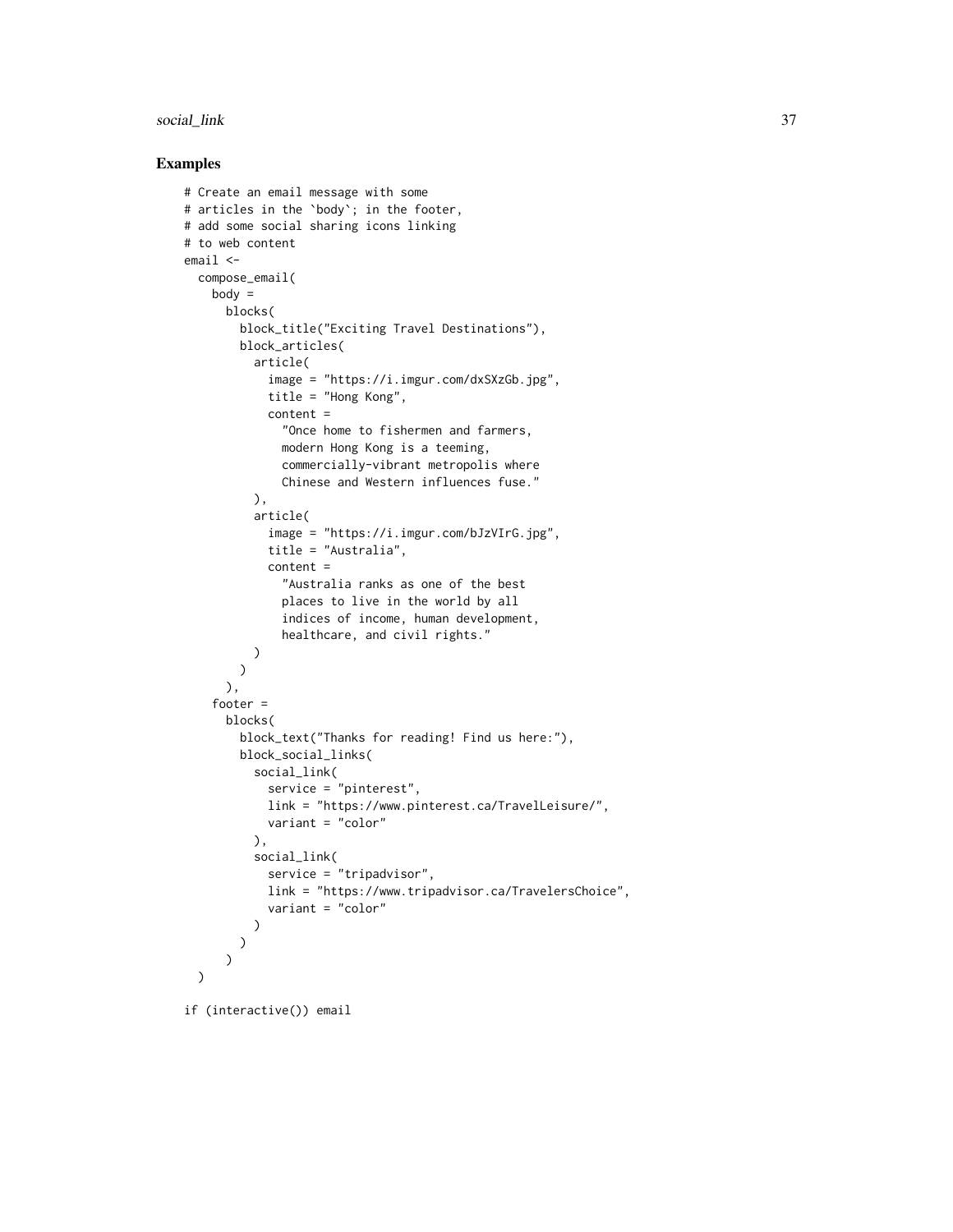<span id="page-37-0"></span>suppress\_scheduled\_email

*Suppress any scheduled emailing in RStudio Connect*

#### Description

This function is useful for suppressing the scheduled emailing of a published R Markdown document. It can be invoked anywhere in the R Markdown document and is useful in a conditional statement, where the result of the condition determines whether or not email suppression should occur.

#### Usage

suppress\_scheduled\_email(suppress = TRUE)

#### **Arguments**

suppress A logical value for whether email suppression should occur after publication. By default, this is TRUE.

#### Details

Since this function needs to be invoked within an R Markdown document, the chunk option echo=FALSE is useful here (so that viewers of the rendered document don't have to unnecessarily read code related to email suppression). While the output is invisible, any errors related to the use of this function will be visible to the author.

<span id="page-37-1"></span>view\_credential\_keys *View all available* blastula *credential keys*

#### Description

To understand which keys have been set using the [create\\_smtp\\_creds\\_key\(\)](#page-22-1) function (and how they are identified), we can use the view\_credential\_keys() function. What's provided is a tibble with three columns: id, key\_name, and username.

#### Usage

view\_credential\_keys()

#### Details

Support for using the view\_credential\_keys() function (and for doing any credential key management) is provided through the keyring package. This function cannot be used without that package being available on the system. We can use install.packages("keyring") to install keyring.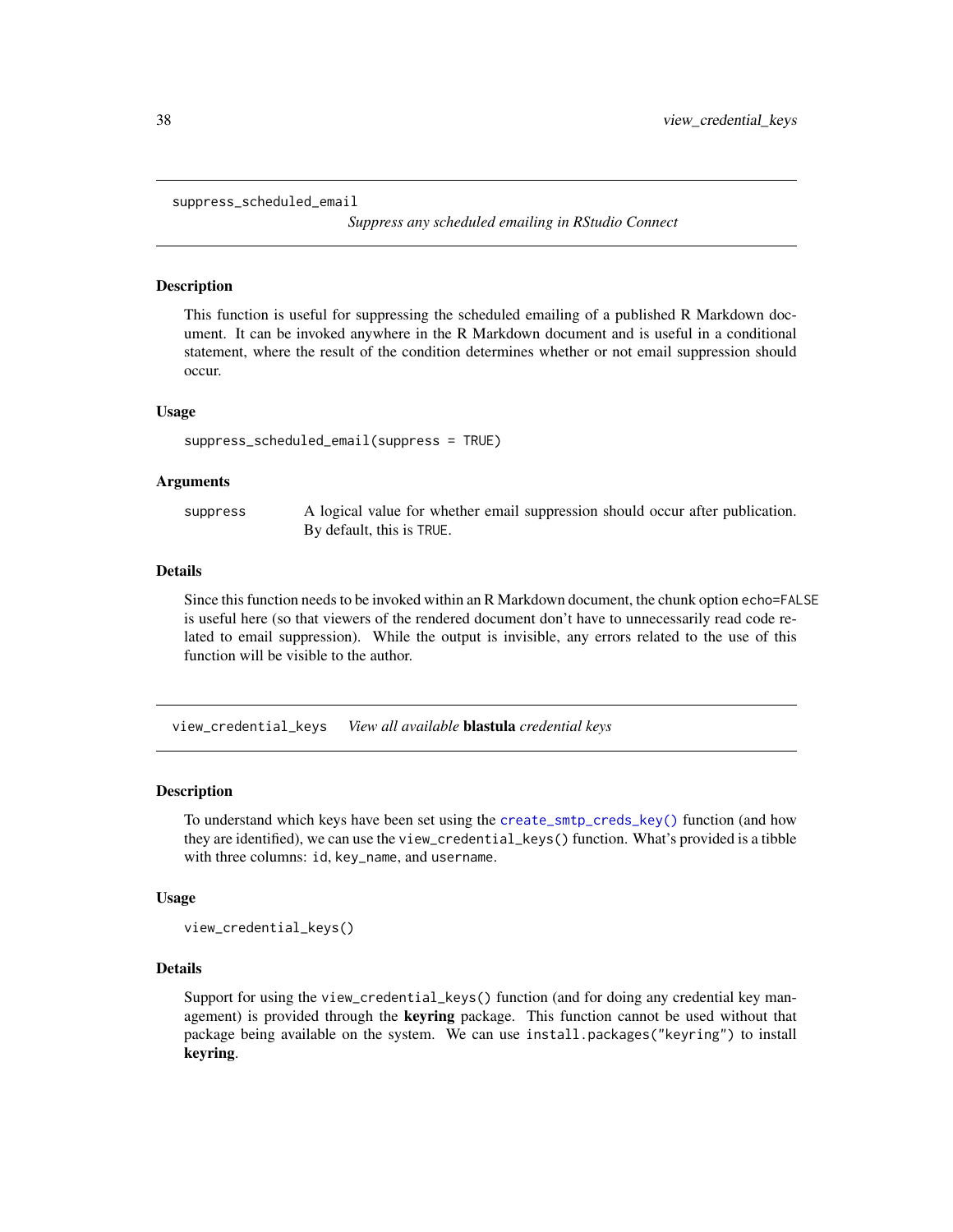<span id="page-38-0"></span> $\%$  >% 39

# Examples

- # View the available SMTP credentials # that are in the system's secure # key-value store; the `id` values # in the returned tibble provide what's # necessary to send email through # 'smtp\_send()' and the 'creds\_key()'
- # credential helper function

```
# view_credential_keys()
```
%>% *The magrittr pipe*

# Description

The blastula package uses the pipe function,  $\%$  > $\%$ , to turn function composition into a series of imperative statements.